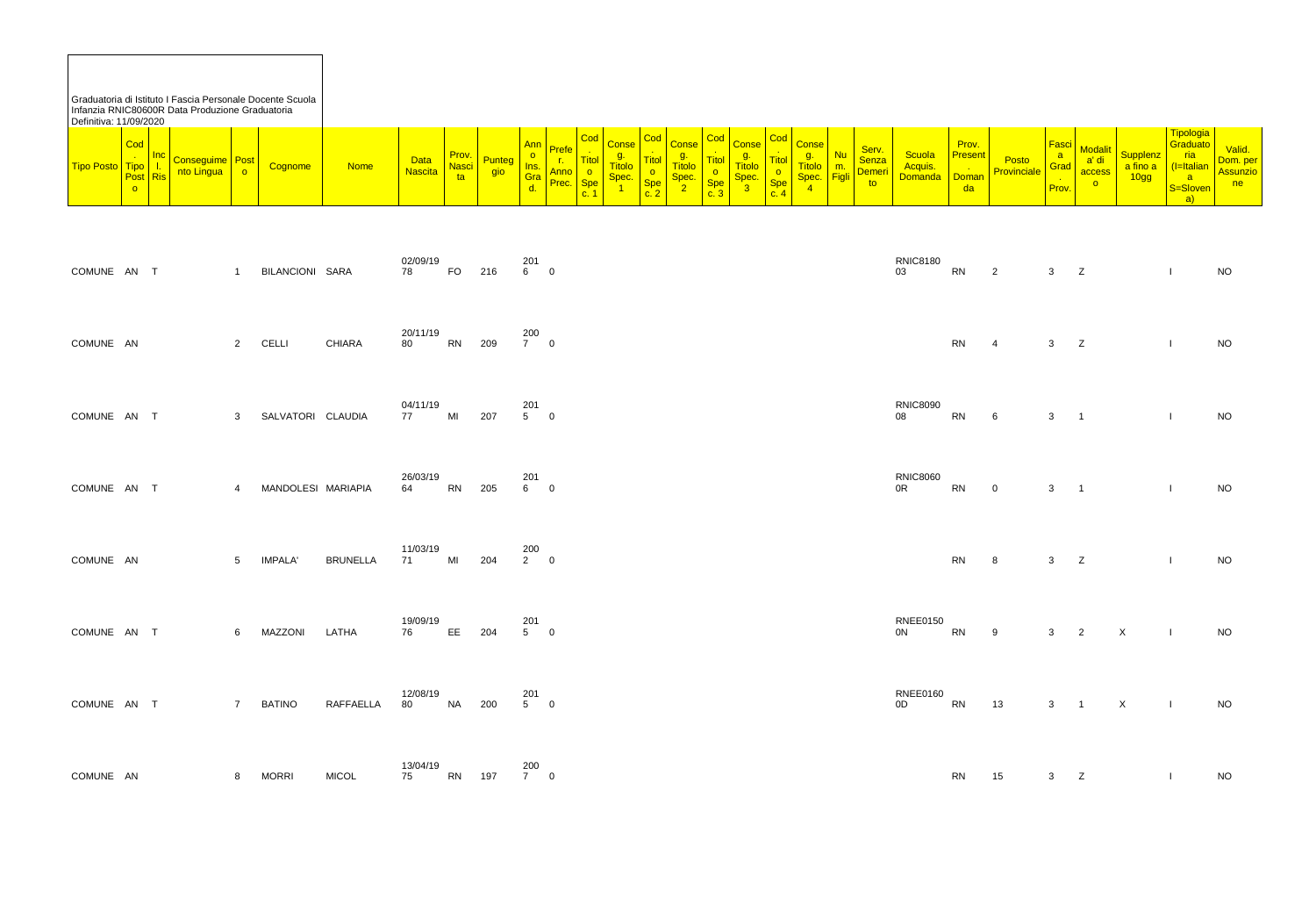| COMUNE AN     |      |             | 9  | <b>VANNI</b>                 | VALENTINA                       | 09/02/19<br>67 | <b>PS</b> | 196 | 200<br>$\overline{7}$ | $\overline{0}$ |
|---------------|------|-------------|----|------------------------------|---------------------------------|----------------|-----------|-----|-----------------------|----------------|
| COMUNE AN     |      |             | 10 | <b>BELLUCCI</b>              | <b>CINZIA</b>                   | 26/02/19<br>73 | <b>RN</b> | 193 | 200<br>7 <sup>7</sup> | $\mathbf 0$    |
| COMUNE AN     |      | $\top$      | 11 |                              | MANDOLESI MARIATERESA 63        | 25/01/19       | <b>RN</b> | 191 | 201<br>6              | $\mathbf 0$    |
| COMUNE AN     |      | $\top$      | 12 | <b>TRAMONTA</b><br><b>NO</b> | <b>PAOLA</b>                    | 15/11/19<br>67 | <b>NA</b> | 186 | 201<br>5              | $\overline{0}$ |
| COMUNE AN     |      |             | 13 | <b>MURGIDA</b>               | <b>MONICA</b>                   | 16/05/19<br>72 | RN        | 184 | 200<br>$\overline{7}$ | $\mathbf 0$    |
| <b>COMUNE</b> | AN   | $\top$      | 14 | CHIARABINI SILVIA            |                                 | 08/06/19<br>74 | <b>RN</b> | 183 | 201<br>6              | $\overline{0}$ |
| COMUNE AN     |      |             | 15 | <b>FERLINI</b>               | <b>SILVIA</b>                   | 17/07/19<br>84 | <b>RN</b> | 180 | 200<br>7 <sup>7</sup> | $\mathbf 0$    |
| <b>COMUNE</b> | - AN |             | 16 | <b>FIGLIA</b>                | <b>MARIA</b><br>MATILDE VALE 66 | 14/03/19       | PA        | 179 | 201<br>$1 \quad$      | $\mathbf 0$    |
| COMUNE AN     |      |             | 17 | MIGLIARINI LARA              |                                 | 27/03/19<br>83 | <b>RN</b> | 172 | 200<br>$7^{\circ}$    | $\mathbf 0$    |
| <b>COMUNE</b> | AN   | $\mathsf T$ | 18 | <b>BINDI</b>                 | <b>CHIARA</b>                   | 16/05/19<br>83 | <b>RN</b> | 171 | 201<br>6              | $\mathbf 0$    |

| $7\qquad 0$        |             |                                   | ${\sf RN}$ | 16     | $\mathbf{3}$                             | Z             |              | $\bar{\mathbf{I}}$ | $\rm NO$ |
|--------------------|-------------|-----------------------------------|------------|--------|------------------------------------------|---------------|--------------|--------------------|----------|
| 200<br>7         0 |             |                                   | ${\sf RN}$ | 18     |                                          | $3 \t Z \t X$ |              | $\mathbf{I}$       | $\rm NO$ |
| 201<br>6         0 |             | <b>RNIC8060</b><br>0 <sup>R</sup> | RN         | 21     | $3 \qquad 1$                             |               |              | $\mathbf{I}$       | $\rm NO$ |
| 201<br>5         0 |             | <b>RNIC8180</b><br>03             | ${\sf RN}$ | 25     | $\mathbf{3}$<br>$\overline{\phantom{a}}$ |               |              | $\mathbf{I}$       | $\rm NO$ |
| 200<br>7         0 |             |                                   | ${\sf RN}$ | 27     |                                          | $3 \t Z \t X$ |              | $\sim 1$ .         | $\rm NO$ |
| 201<br>6         0 |             | <b>RNIC8090</b><br>08             | ${\sf RN}$ | 28     | $\mathbf{3}$<br>$\overline{\phantom{a}}$ |               |              | $\mathbf{I}$       | $\sf NO$ |
| 200<br>7         0 |             |                                   | ${\sf RN}$ | $29\,$ | Z<br>$\mathbf{3}$                        |               | $\mathsf{X}$ | $\mathbf{I}$       | $\rm NO$ |
| 201<br>1         0 |             |                                   | ${\sf RN}$ | $30\,$ | $3\qquad Z$                              |               | $\mathsf X$  | $\mathbf{L}$       | $\rm NO$ |
| 200<br>7         0 |             | <b>RNIC8010</b><br>0N             | RN         | 32     | $3\qquad Z$                              |               |              | $\mathbf{I}$       | $\rm NO$ |
| 201<br>6           | $\mathbf 0$ | <b>RNIC8030</b><br>09             | ${\sf RN}$ | $34\,$ | $\mathbf{3}$<br>$\overline{1}$           |               |              | $\mathbf{I}$       | $\rm NO$ |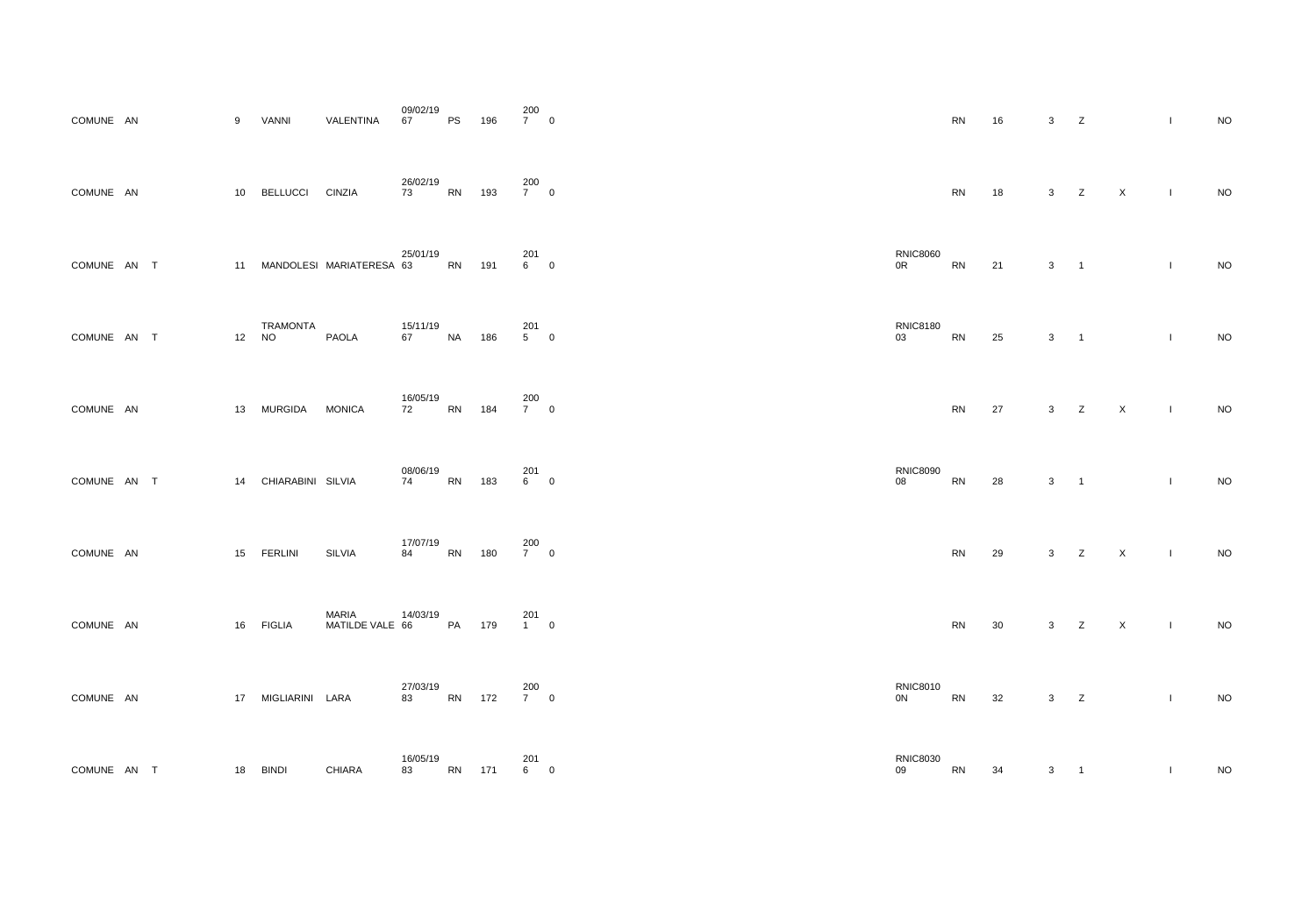| COMUNE AN     |           |        | 19 | CLEMENTI LUCIA |                      | 19/03/19<br>84     | <b>RN</b> | 169 | 200<br>$\overline{7}$ | $\overline{0}$ |
|---------------|-----------|--------|----|----------------|----------------------|--------------------|-----------|-----|-----------------------|----------------|
| COMUNE AN     |           | $\top$ | 20 | <b>MANCINI</b> | ALESSANDRA           | 03/07/19<br>73     | AQ        | 168 | 201<br>6              | $\overline{0}$ |
| COMUNE AN     |           | $\top$ | 21 |                | BILANCIONI RAFFAELLA | 11/02/19<br>74     | <b>RN</b> | 168 | 201<br>$\overline{7}$ | $\mathbf 0$    |
| COMUNE AN     |           |        | 22 | GRANATA        | VALENTINA            | 04/01/19<br>81     | <b>NA</b> | 165 | 200<br>$7^{\circ}$    | $\overline{0}$ |
| COMUNE AN     |           | $\top$ | 23 | <b>MARINI</b>  | <b>ELENA</b>         | 26/11/19<br>81     | <b>RN</b> | 165 | 201<br>6              | $\mathbf 0$    |
| <b>COMUNE</b> | <b>AN</b> | $\top$ | 24 | <b>TURCO</b>   | <b>MARIA</b>         | 13/09/19<br>73 — 1 | <b>TA</b> | 162 | 201<br>5              | $\overline{0}$ |
| COMUNE AN T   |           |        | 25 | <b>RIGHINI</b> | ALICE                | 27/04/19<br>83     | <b>RN</b> | 161 | 201<br>5              | $\mathbf 0$    |
| <b>COMUNE</b> | - AN      |        | 26 | CARNOVAL<br>E  | <b>PAOLA</b>         | 13/06/19<br>84     | BG        | 159 | 200<br>7 <sup>7</sup> | $\overline{0}$ |
| COMUNE AN     |           | $\top$ | 27 | FABBRI         | VANESSA              | 13/06/19<br>83     | <b>RN</b> | 159 | 201<br>6              | $\mathbf 0$    |
| <b>COMUNE</b> | <b>AN</b> |        | 28 | <b>RIGHI</b>   | VALENTINA            | 08/04/19<br>80     | <b>RN</b> | 158 | 200<br>9              | $\mathbf 0$    |

| $\frac{1}{7}$ 0     |                                   | ${\sf RN}$ | $36\,$     | $\mathbf{3}$                               | Z                   |                | $\mathbf{I}$  | $\sf NO$ |
|---------------------|-----------------------------------|------------|------------|--------------------------------------------|---------------------|----------------|---------------|----------|
| 201<br>6         0  | <b>RNIC8140</b><br>0Q             | ${\sf RN}$ | 37         | $3 \qquad 1$                               |                     | $\mathsf{X}$   | $\mathbf{I}$  | $\rm NO$ |
| 201<br>7         0  | <b>RNIC8150</b><br>0G             | <b>RN</b>  | 38         | $\mathbf{3}$<br>$\overline{\phantom{a}}$   |                     |                | $\mathbf{I}$  | $\sf NO$ |
| 200<br>7         0  | <b>RNIC8060</b><br>0 <sup>R</sup> | ${\sf RN}$ | 39         | $3\qquad Z$                                |                     |                | $\mathbf{L}$  | $\rm NO$ |
| 201<br>6          0 | <b>RNEE0160</b><br>0D             | RN         | 40         | 3 <sup>1</sup><br>$\overline{\phantom{1}}$ |                     | $\mathsf{X}$   | $\mathcal{A}$ | $\rm NO$ |
| 201<br>5         0  | <b>RNIC8050</b><br>01             | ${\sf RN}$ | 41         | $3 \quad 1$                                |                     | $\mathsf{X}^-$ | $\sim 1$ .    | $\rm NO$ |
| 201<br>5         0  | <b>RNIC8190</b><br>$0\mathrm{V}$  | ${\sf RN}$ | $42\,$     |                                            | $3 \quad 1 \quad X$ | $\sim 10$      |               | $\sf NO$ |
| 200<br>7         0  |                                   | ${\sf RN}$ | 43         | $3$ V                                      |                     |                | $\mathbf{I}$  | $\rm NO$ |
| 201<br>6         0  | <b>RNIC8170</b><br>07             | <b>RN</b>  | 44 3 Z X I |                                            |                     |                |               | $\rm NO$ |
| 200<br>9          0 |                                   | ${\sf RN}$ | 45         |                                            | $3\qquad Z$         | $\mathsf{X}^-$ | $\mathbf{L}$  | $\rm NO$ |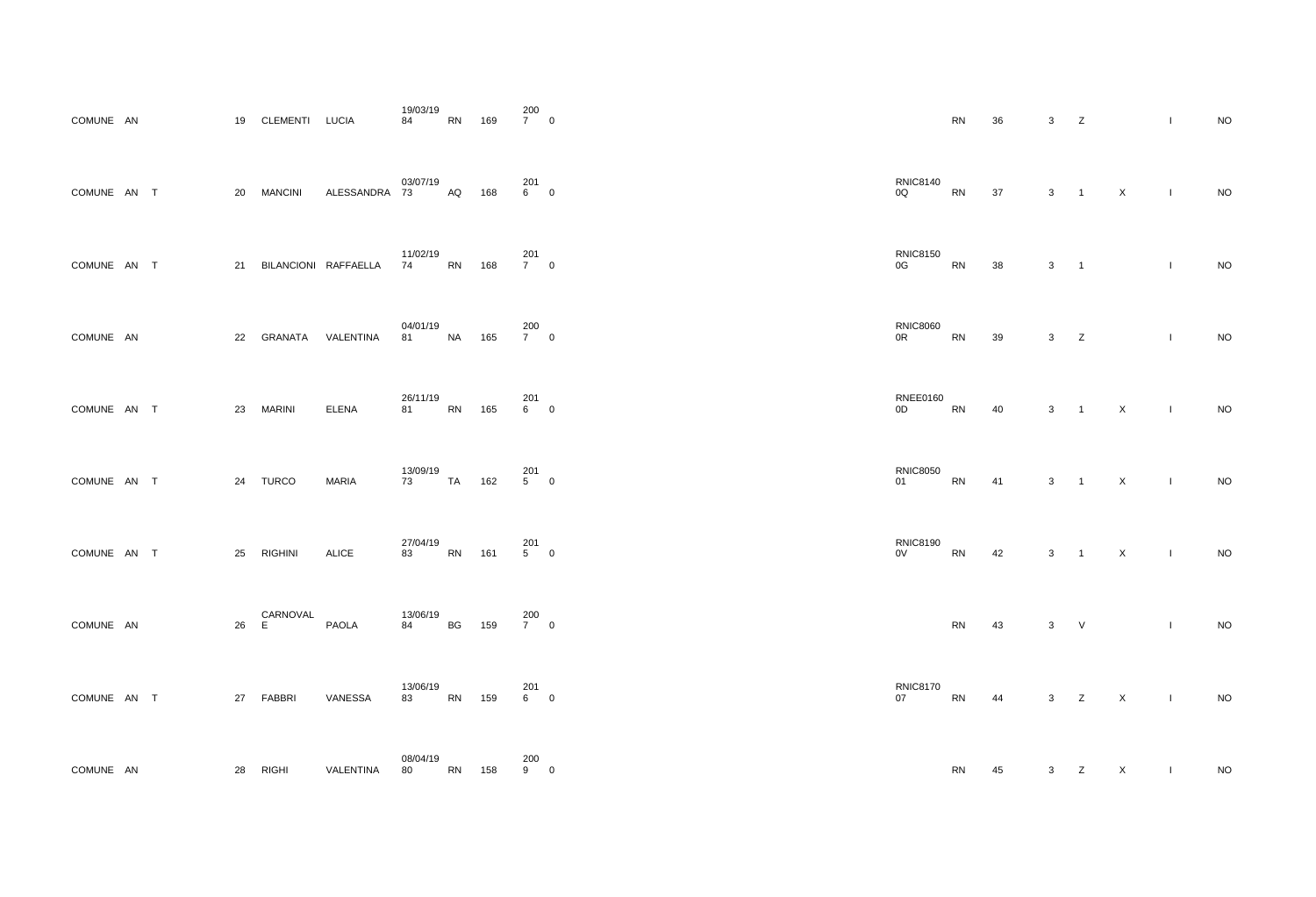| COMUNE AN   |              | 29 | SAMORANI        | <b>CHIARA</b><br><b>ACENG</b>      | 06/07/19<br>85 | EE        | 153 | 200<br>$7\qquad 0$    |                     |   |             |
|-------------|--------------|----|-----------------|------------------------------------|----------------|-----------|-----|-----------------------|---------------------|---|-------------|
| COMUNE AN   |              | 30 | BELLAGAM<br>BA  | <b>ELISA</b>                       | 22/11/19<br>84 | <b>RN</b> | 152 | 200<br>$7\qquad 0$    |                     |   |             |
| COMUNE AN   |              | 31 | <b>CENNI</b>    | VALENTINA                          | 04/03/19<br>81 | <b>RN</b> | 152 | 201<br>9              | $\mathsf{O}\xspace$ | D | $\mathbf 0$ |
| COMUNE AN   |              | 32 | <b>CIAVATTI</b> | <b>MARA</b>                        | 19/05/19<br>86 | <b>RN</b> | 148 | 200<br>$7\qquad 0$    |                     |   |             |
| COMUNE AN   |              | 33 | DI PAOLA        | <b>CAROLINA</b>                    | 06/10/19<br>65 | <b>BN</b> | 130 | 201<br>9              | $\mathbf 0$         |   |             |
| COMUNE AN   | $\mathsf{T}$ | 34 | <b>TI</b>       | TAGLIAVEN MARIASSUNT 19/04/19<br>A | 73             | <b>RN</b> | 126 | 201<br>$6 -$          | $\mathbf 0$         |   |             |
| COMUNE AN T |              | 35 | SANCHINI        | <b>SILVIA</b>                      | 29/12/19<br>71 | <b>RN</b> | 110 | 201<br>5 <sup>5</sup> | $\boldsymbol{0}$    |   |             |
| COMUNE AN   |              | 36 | <b>BALDACCI</b> | <b>CHIARA</b>                      | 11/04/19<br>85 | <b>RN</b> | 107 | 201<br>9              | $\pmb{0}$           | D | 0           |
| COMUNE AN   |              | 37 | <b>LISI</b>     | <b>STEFANIA</b>                    | 16/01/19<br>65 | <b>FR</b> | 103 | 201<br>9              | $\boldsymbol{0}$    |   |             |
| COMUNE AN T |              | 38 | <b>GIORDANI</b> | <b>NADIA</b>                       | 11/10/19<br>67 | <b>RN</b> | 102 | 201<br>$6\degree$     | $\pmb{0}$           |   |             |

| $\frac{1}{7}$ 0    |   |                         |                       | ${\sf RN}$ | 49     | $\mathfrak{S}$ | $\vee$         |              | $\mathbf{I}$     | NO        |
|--------------------|---|-------------------------|-----------------------|------------|--------|----------------|----------------|--------------|------------------|-----------|
| 200<br>7         0 |   |                         |                       | ${\sf RN}$ | 50     |                | $3 \t Z \t X$  |              | $\sim 1^{\circ}$ | $\rm NO$  |
| 201<br>9         0 | D | $\overline{\mathbf{0}}$ | <b>RNIC8030</b><br>09 | RN         | 51     | $3$ V          |                |              | $\mathbf{I}$     | $\sf NO$  |
| 200<br>7         0 |   |                         |                       | ${\sf RN}$ | 54     | 3 <sup>1</sup> | $\vee$         | $\mathsf{X}$ | $\mathbf{L}$     | $\rm NO$  |
| 201<br>9         0 |   |                         | <b>RNIC8200</b><br>03 | ${\sf RN}$ | 41     |                | $3 \t Z \t X$  | $\sim 10$    |                  | $\rm NO$  |
| 201<br>6         0 |   |                         | <b>RNIC8120</b><br>04 | ${\sf RN}$ | 65     |                | $3\qquad 2$    | $\mathsf{X}$ | $\sim 100$       | $\rm NO$  |
| 201<br>5         0 |   |                         | <b>RNIC8090</b><br>08 | ${\sf RN}$ | $70\,$ | $\mathbf{3}$   | $\overline{1}$ |              | $\mathbf{I}$     | $\sf{NO}$ |
| 201<br>9         0 | D | $\overline{\mathbf{0}}$ | <b>RNIC8170</b><br>07 | RN         | 73     |                | $3 \t Z \t X$  |              | $\sim 1$         | $NO$      |
| 201<br>9         0 |   |                         |                       | RN         | 75     | $3 \t Z$       |                |              | $\mathbf{I}$     | $\rm NO$  |
| 201<br>6         0 |   |                         | <b>RNIC8060</b><br>0R | RN         | 76     |                | $3 \quad 1$    | $\mathsf{X}$ | $\mathbf{L}$     | $\rm NO$  |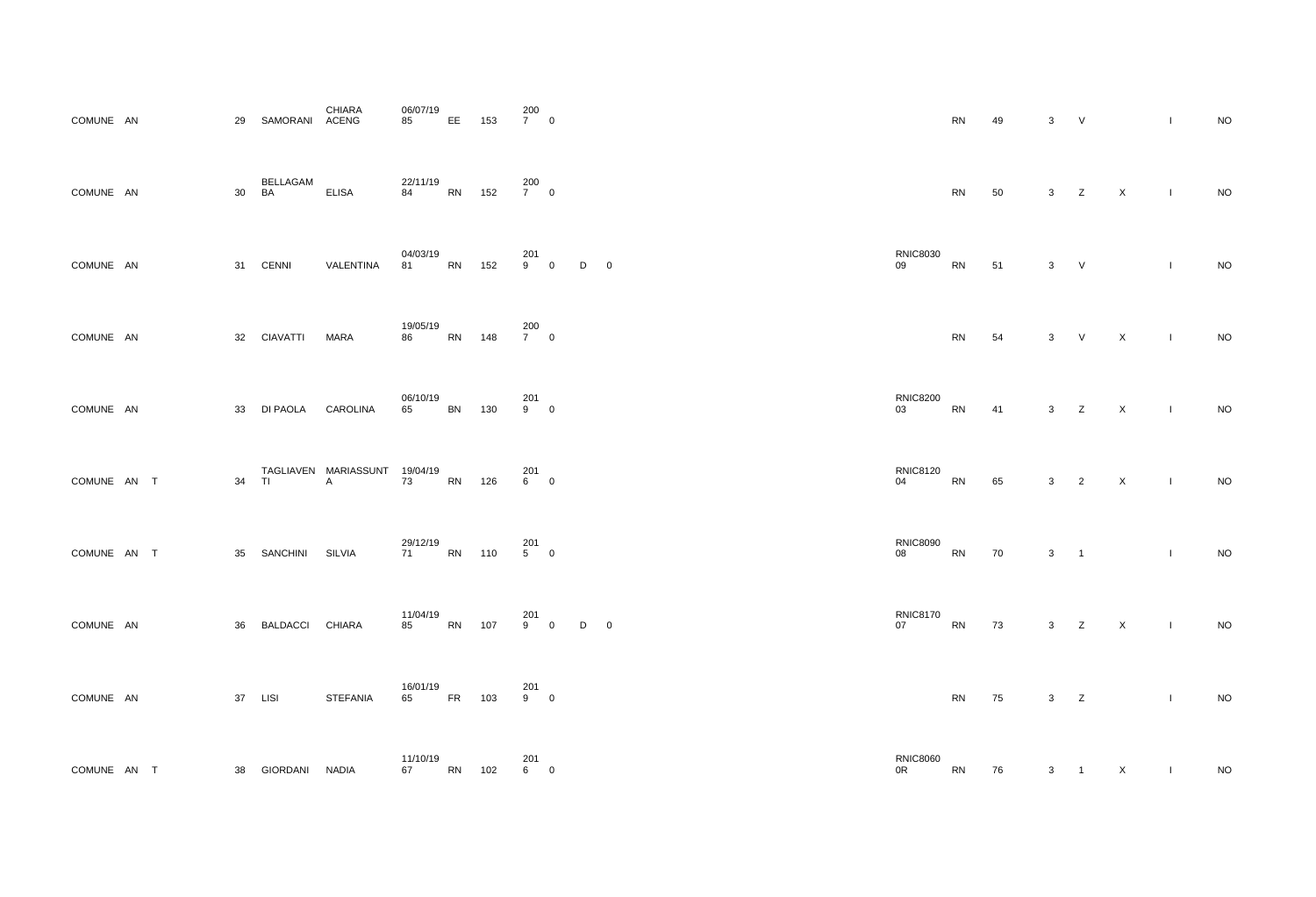| COMUNE AN T |        | 39 | <b>SAPUCCI</b>                   | RAFFAELLA      | 11/04/19<br>78      | <b>RN</b> | 101 | 201<br>5 <sup>5</sup> | $\mathbf 0$      | D | $\overline{0}$ |
|-------------|--------|----|----------------------------------|----------------|---------------------|-----------|-----|-----------------------|------------------|---|----------------|
| COMUNE AN T |        | 40 | <b>BORZA</b>                     | <b>TIZIANA</b> | 22/02/19<br>72      | <b>NA</b> | 95  | 201<br>$4 \quad$      | $\mathbf 0$      |   |                |
| COMUNE AN   |        | 41 | DONNINO CLAUDIA                  |                | 28/02/19<br>87      | <b>RN</b> | 76  | 201<br>$4 \quad$      | $\mathbf 0$      |   |                |
| COMUNE AN T |        | 42 | DELLAPASQ<br><b>UA</b>           | LAURA          | 04/07/19<br>83      | <b>RN</b> | 74  | 201<br>$6 -$          | $\mathbf 0$      |   |                |
| COMUNE AN T |        | 43 | LEONE                            | <b>SIRENA</b>  | 09/03/19<br>81 - 10 | <b>TE</b> | 71  | 201<br>$6 -$          | $\boldsymbol{0}$ |   |                |
| COMUNE AN   | $\top$ | 44 | VANTAGGIA<br><b>TO</b>           | <b>GRAZIA</b>  | 27/08/19<br>76 — 17 | <b>TA</b> | 71  | 201<br>6              | $\mathbf 0$      |   |                |
| COMUNE AN   |        | 45 | <b>BERNARDIN</b><br>$\mathbf{I}$ | YLENIA         | 19/11/19<br>71      | <b>RN</b> | 68  | 201<br>$\overline{4}$ | $\boldsymbol{0}$ |   |                |
| COMUNE AN T |        | 46 | <b>ARLOTTI</b>                   | <b>SARA</b>    | 09/12/19<br>83      | <b>RN</b> | 66  | 201<br>$6 -$          | $\overline{0}$   |   |                |
| COMUNE AN T |        | 47 | SALEGNA GIULIA                   |                | 19/05/19<br>80      | <b>BN</b> | 65  | 201<br>6              | $\boldsymbol{0}$ |   |                |
| COMUNE AN T |        | 48 | <b>DIANA</b>                     | <b>SARA</b>    | 26/01/19<br>74      | CE        | 59  | 201<br>$6\quad$       | $\mathbf 0$      |   |                |

| 201<br>5         0  |                | $D \qquad 0$ | <b>RNIC8060</b><br>0 <sup>R</sup> | ${\sf RN}$ | 77  |              | $3 \quad 1 \quad X$      |              | $\sim 10$    | <b>NO</b> |
|---------------------|----------------|--------------|-----------------------------------|------------|-----|--------------|--------------------------|--------------|--------------|-----------|
| 201<br>4         0  |                |              | <b>RNIC8070</b><br>OL             | RN         | 339 | $\mathbf{3}$ | $\overline{\phantom{1}}$ |              | $\mathbf{I}$ | $\rm NO$  |
| 201<br>4          0 |                |              |                                   | ${\sf RN}$ | 84  | $\mathbf{3}$ | V                        |              | $\mathbf{L}$ | $\rm NO$  |
| 201<br>6          0 |                |              | <b>RNIC8100</b><br>OC             | ${\sf RN}$ | 85  | $3 \quad 1$  |                          | $\mathsf{X}$ | $\sim 1$     | $\rm NO$  |
| 201<br>$6\qquad 0$  |                |              | <b>RNIC8170</b><br>07             | ${\sf RN}$ | 87  | $3 \quad 1$  |                          | $\mathsf{X}$ | $\sim 1$     | $\rm NO$  |
| 201<br>6          0 |                |              | <b>RNIC8010</b><br>0 <sup>N</sup> | RN         | 88  | $3\qquad Z$  |                          |              | $\mathbf{I}$ | $\rm NO$  |
| 201<br>4          0 |                |              |                                   | ${\sf RN}$ | 91  |              | $3 \quad 1 \quad X$      | $\sim 10$    |              | <b>NO</b> |
| 201<br>6         0  |                |              | <b>RNIC8060</b><br>0 <sup>R</sup> | RN         | 92  | $3 \quad 1$  |                          | $\mathsf{X}$ | $\mathbf{I}$ | $\rm NO$  |
| 201<br>6         0  |                |              | <b>RNIC8170</b><br>07             | <b>RN</b>  | 93  | $3 \quad 1$  |                          | $\mathsf{X}$ | $\sim 1$     | $\rm NO$  |
| 201<br>6            | $\overline{0}$ |              | <b>RNIC8030</b><br>09             | RN         | 96  | $\mathbf{3}$ | $\overline{1}$           | $\mathsf{X}$ | $\mathbf{I}$ | $\sf NO$  |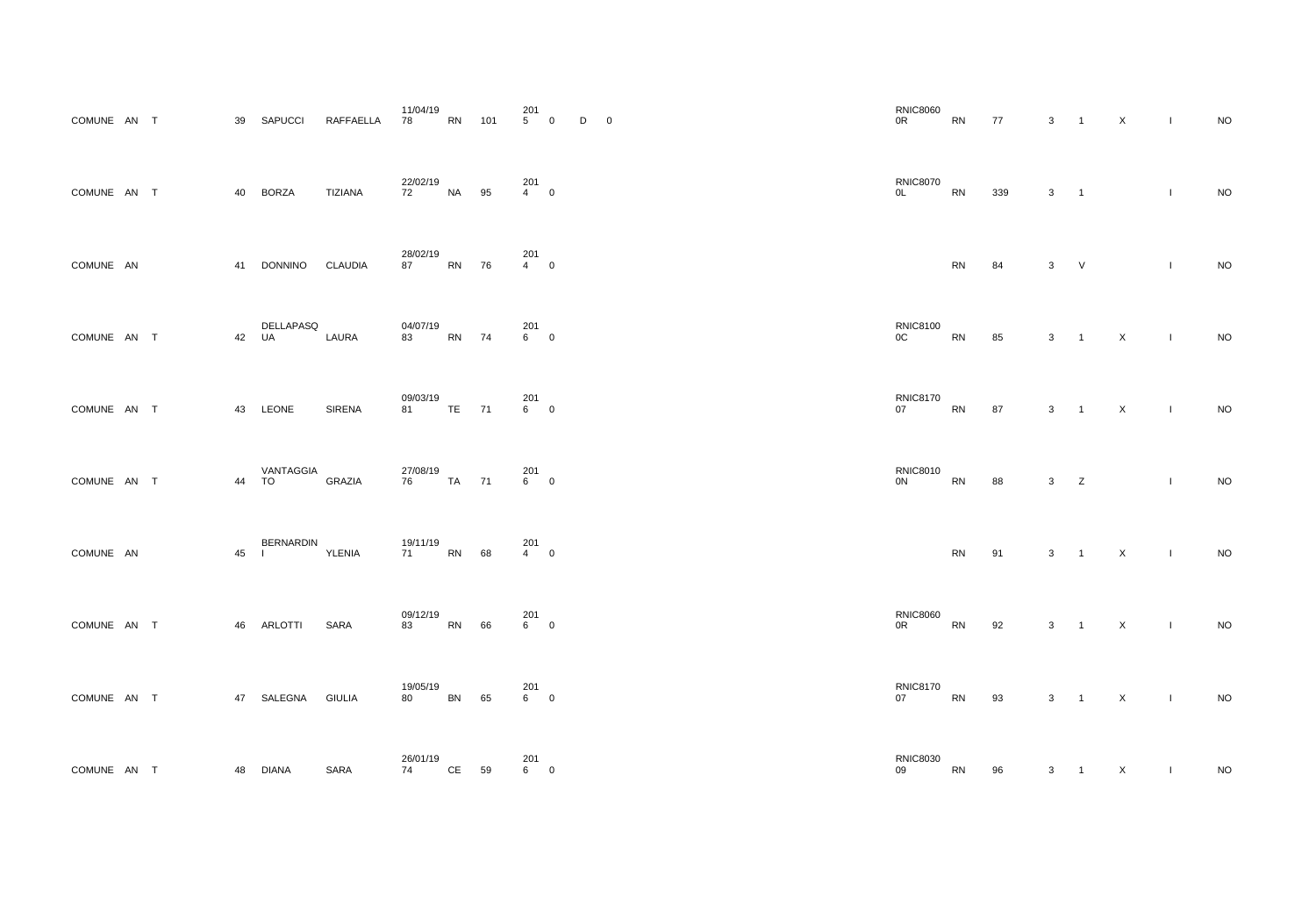| COMUNE AN T |  | 49 | MARCHETTI DANIELA |                      | 10/06/19<br>80     | <b>RN</b> | 56 | 201<br>6 <sup>1</sup> | $\mathbf 0$      |   |   |
|-------------|--|----|-------------------|----------------------|--------------------|-----------|----|-----------------------|------------------|---|---|
| COMUNE AN T |  | 50 | <b>MAURO</b>      | VINCENZA<br>PATRIZIA | 21/06/19<br>81 —   | <b>TP</b> | 53 | 201<br>9              | $\mathbf 0$      |   |   |
| COMUNE AN T |  | 51 | CASTALDO CIRA     |                      | 15/05/19<br>66     | <b>NA</b> | 52 | 201<br>6 <sup>1</sup> | $\mathbf 0$      |   |   |
| COMUNE AN T |  | 52 | AMMATURO TERESA   |                      | 12/12/19<br>76     | AV        | 52 | 201<br>$6 -$          | $\mathbf 0$      |   |   |
| COMUNE AN T |  | 53 | CANNONE           | <b>TATIANA</b>       | 25/11/19<br>78 — 1 | <b>GE</b> | 49 | 201<br>7 <sup>7</sup> | $\mathbf 0$      | D | 1 |
| COMUNE AN T |  | 54 | <b>MENGHI</b>     | <b>ERIKA</b>         | 19/10/19<br>83     | <b>RN</b> | 45 | 201<br>$6 -$          | $\mathbf 0$      |   |   |
| COMUNE AN T |  | 55 | <b>PIRINI</b>     | VALENTINA            | 14/09/19<br>81     | <b>RN</b> | 39 | 201<br>$6 -$          | $\boldsymbol{0}$ |   |   |
| COMUNE AN T |  | 56 |                   | DELBIANCO ALESSANDRA | 15/06/19<br>81 — 1 | <b>RN</b> | 34 | 201<br>$6 -$          | $\mathbf 0$      |   |   |
| COMUNE AN T |  | 57 | <b>PASINI</b>     | <b>WILMA</b>         | 30/06/19<br>83     | <b>RN</b> | 33 | 201<br>6              | $\boldsymbol{0}$ |   |   |
| COMUNE AN T |  | 58 | PIERINI           | <b>ENRICA</b>        | 07/03/19<br>83     | <b>PS</b> | 33 | 201<br>9              | $\mathbf 0$      |   |   |

| 201<br>6         0  |                               | <b>RNIC8180</b><br>03             | RN         | 97                | 3 <sup>1</sup><br>$\overline{1}$           |                          |                | $\mathbf{I}$ | $\sf NO$ |
|---------------------|-------------------------------|-----------------------------------|------------|-------------------|--------------------------------------------|--------------------------|----------------|--------------|----------|
| 201<br>9         0  |                               | <b>RNIC8170</b><br>07             | RN         | 159               | $\mathbf{3}$<br>$\overline{1}$             |                          | $\mathsf{X}$   | $\mathbf{I}$ | $NO$     |
| 201<br>6          0 |                               | <b>RNIC8100</b><br>OC             | RN         | 103               | $\mathbf{3}$<br>$\overline{\phantom{0}}$ 1 |                          |                | $\mathbf{I}$ | $\sf NO$ |
| 201<br>6          0 |                               | <b>RNIC8010</b><br>$0{\sf N}$     | ${\sf RN}$ | 104               | $\mathbf{3}$                               | $\overline{\phantom{a}}$ |                | $\mathbf{L}$ | $\sf NO$ |
| 201<br>7         0  | D<br>$\overline{\phantom{a}}$ | <b>RNIC8120</b><br>04             | ${\sf RN}$ | 107               | 3 <sup>1</sup><br>$\overline{1}$           |                          | $\mathsf{X}$   | $\mathbf{I}$ | $\rm NO$ |
| 201<br>6          0 |                               | <b>RNIC8060</b><br>0 <sup>R</sup> | RN         | 109               | $\mathbf{3}$<br>$\overline{1}$             |                          | X              | $\mathbf{L}$ | $\rm NO$ |
| 201<br>6         0  |                               |                                   | ${\sf RN}$ | $114$ $3$ $1$ $X$ |                                            |                          | $\sim 100$     |              | $NO$     |
| 201<br>6         0  |                               |                                   | ${\sf RN}$ | 119               | $3 \quad 1$                                |                          | $\mathsf{X}$   | $\mathbf{L}$ | $\rm NO$ |
| 201<br>6         0  |                               | <b>RNIC8060</b><br>0R             | RN         | 120               | $3 \qquad 1$                               |                          |                | $\mathbf{I}$ | $\rm NO$ |
| 201<br>9            | $\overline{0}$                | <b>RNIC8160</b><br>0B             | RN         | 121               | 3 <sup>1</sup><br>$\overline{1}$           |                          | $\mathsf{X}^-$ | $\mathbf{I}$ | $\sf NO$ |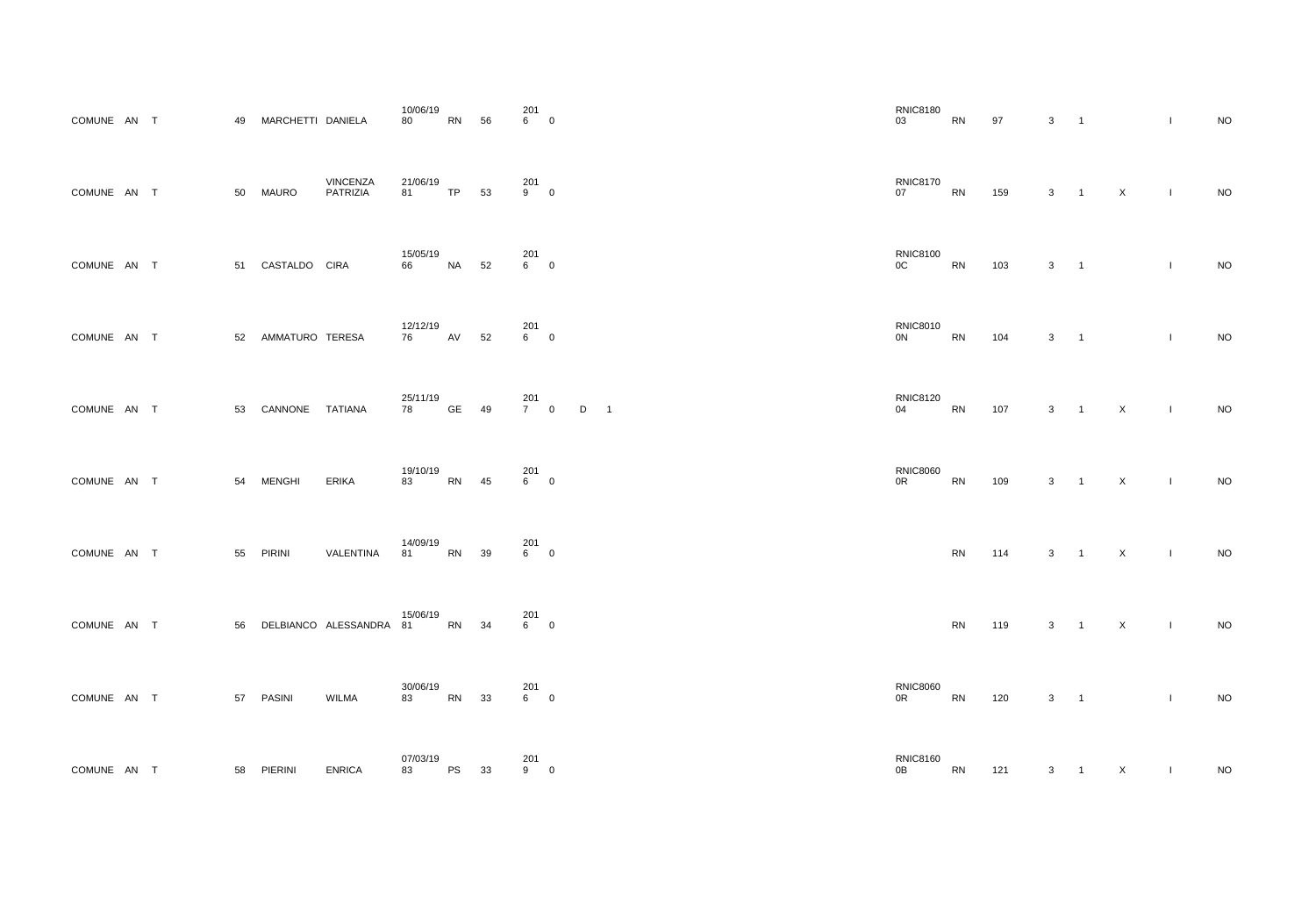| COMUNE AN T   |           |        | 59 | <b>ZOBOLI</b>     | <b>SONIA</b>                     | 17/11/19<br>78 | LT.       | 32 | 201<br>6 | $\mathbf 0$ |
|---------------|-----------|--------|----|-------------------|----------------------------------|----------------|-----------|----|----------|-------------|
| <b>COMUNE</b> | AN        | $\top$ | 60 | SCARPELLO LUCIA   |                                  | 23/02/19<br>64 | FG        | 28 | 201<br>6 | $\mathbf 0$ |
| <b>COMUNE</b> | <b>AN</b> | $\top$ | 61 | DEL PRATO LORELLA |                                  | 13/03/19<br>70 | <b>NA</b> | 28 | 201<br>6 | $\mathbf 0$ |
| <b>COMUNE</b> | - AN      |        | 62 | FERRAZZO          | ANTONELLA                        | 10/09/19<br>75 | <b>KR</b> | 25 | 201<br>9 | $\mathbf 0$ |
| COMUNE AN     |           | $\top$ | 63 | CALIO             | ANNAMARIA                        | 09/02/19<br>65 | <b>TP</b> | 24 | 201<br>6 | $\pmb{0}$   |
| <b>COMUNE</b> | AN        | $\top$ | 64 | <b>AMODIO</b>     | <b>MARIA</b>                     | 02/06/19<br>74 | <b>NA</b> | 23 | 201<br>4 | $\mathbf 0$ |
| COMUNE AN T   |           |        | 65 | STEFANILE DIANA   |                                  | 08/07/19<br>63 | MI        | 21 | 201<br>9 | $\pmb{0}$   |
| <b>COMUNE</b> | AN        | $\top$ | 66 | ZAVETTIERI        | <b>CLAUDIA</b><br><b>BRIGIDA</b> | 19/05/19<br>82 | <b>RC</b> | 20 | 201<br>6 | $\pmb{0}$   |
| <b>COMUNE</b> | <b>AN</b> | $\top$ | 67 | <b>GOSTOLI</b>    | RAFFAELLA                        | 30/12/19<br>78 | <b>RN</b> | 20 | 201<br>6 | $\pmb{0}$   |
| <b>COMUNE</b> | AN T      |        | 68 | <b>GIANNI</b>     | <b>ALICE</b>                     | 03/02/19<br>81 | CO        | 19 | 201<br>6 | $\pmb{0}$   |

| <b>RNIC8100</b><br>OC          | <b>RN</b> | 122 | 3 | $\mathbf 1$    |                | I                                                                                                                                                                                                                                                                                                                                                                                | <b>NO</b> |
|--------------------------------|-----------|-----|---|----------------|----------------|----------------------------------------------------------------------------------------------------------------------------------------------------------------------------------------------------------------------------------------------------------------------------------------------------------------------------------------------------------------------------------|-----------|
| <b>RNPC0100</b><br>$_{\rm OV}$ | <b>RN</b> | 124 | 3 | 1              | X              | I                                                                                                                                                                                                                                                                                                                                                                                | <b>NO</b> |
| <b>RNIC8010</b><br>0N          | RN        | 125 | 3 | $\mathbf 1$    |                | $\begin{array}{c} \rule{0pt}{2.5ex} \rule{0pt}{2.5ex} \rule{0pt}{2.5ex} \rule{0pt}{2.5ex} \rule{0pt}{2.5ex} \rule{0pt}{2.5ex} \rule{0pt}{2.5ex} \rule{0pt}{2.5ex} \rule{0pt}{2.5ex} \rule{0pt}{2.5ex} \rule{0pt}{2.5ex} \rule{0pt}{2.5ex} \rule{0pt}{2.5ex} \rule{0pt}{2.5ex} \rule{0pt}{2.5ex} \rule{0pt}{2.5ex} \rule{0pt}{2.5ex} \rule{0pt}{2.5ex} \rule{0pt}{2.5ex} \rule{0$ | <b>NO</b> |
| <b>RNIC8180</b><br>03          | <b>RN</b> | 127 | 3 | 1              |                | $\begin{array}{c} \rule{0pt}{2.5ex} \rule{0pt}{2.5ex} \rule{0pt}{2.5ex} \rule{0pt}{2.5ex} \rule{0pt}{2.5ex} \rule{0pt}{2.5ex} \rule{0pt}{2.5ex} \rule{0pt}{2.5ex} \rule{0pt}{2.5ex} \rule{0pt}{2.5ex} \rule{0pt}{2.5ex} \rule{0pt}{2.5ex} \rule{0pt}{2.5ex} \rule{0pt}{2.5ex} \rule{0pt}{2.5ex} \rule{0pt}{2.5ex} \rule{0pt}{2.5ex} \rule{0pt}{2.5ex} \rule{0pt}{2.5ex} \rule{0$ | <b>NO</b> |
| <b>RNIC8060</b><br>0R          | <b>RN</b> | 129 | 3 | $\mathbf 1$    | $\pmb{\times}$ | $\mathsf I$                                                                                                                                                                                                                                                                                                                                                                      | <b>NO</b> |
| <b>RNIC8180</b><br>03          | <b>RN</b> | 130 | 3 | $\overline{2}$ | $\mathsf X$    | $\begin{array}{c} \rule{0pt}{2.5ex} \rule{0pt}{2.5ex} \rule{0pt}{2.5ex} \rule{0pt}{2.5ex} \rule{0pt}{2.5ex} \rule{0pt}{2.5ex} \rule{0pt}{2.5ex} \rule{0pt}{2.5ex} \rule{0pt}{2.5ex} \rule{0pt}{2.5ex} \rule{0pt}{2.5ex} \rule{0pt}{2.5ex} \rule{0pt}{2.5ex} \rule{0pt}{2.5ex} \rule{0pt}{2.5ex} \rule{0pt}{2.5ex} \rule{0pt}{2.5ex} \rule{0pt}{2.5ex} \rule{0pt}{2.5ex} \rule{0$ | <b>NO</b> |
| <b>VIIC87000</b><br>9          | RN        | 133 | 3 | $\mathbf 1$    | $\mathsf X$    | $\mathsf I$                                                                                                                                                                                                                                                                                                                                                                      | NO        |
| <b>RNEE0150</b><br>0N          | <b>RN</b> | 134 | 3 | $\mathbf 1$    | $\mathsf X$    | $\begin{array}{c} \hline \end{array}$                                                                                                                                                                                                                                                                                                                                            | <b>NO</b> |
| <b>RNPS0200</b><br>0L          | RN        | 135 | 3 | $\mathbf 1$    |                | $\begin{array}{c} \rule{0pt}{2.5ex} \rule{0pt}{2.5ex} \rule{0pt}{2.5ex} \rule{0pt}{2.5ex} \rule{0pt}{2.5ex} \rule{0pt}{2.5ex} \rule{0pt}{2.5ex} \rule{0pt}{2.5ex} \rule{0pt}{2.5ex} \rule{0pt}{2.5ex} \rule{0pt}{2.5ex} \rule{0pt}{2.5ex} \rule{0pt}{2.5ex} \rule{0pt}{2.5ex} \rule{0pt}{2.5ex} \rule{0pt}{2.5ex} \rule{0pt}{2.5ex} \rule{0pt}{2.5ex} \rule{0pt}{2.5ex} \rule{0$ | <b>NO</b> |
| <b>RNRI0100</b><br>07          | RN        | 138 | 3 | 1              |                | $\mathsf I$                                                                                                                                                                                                                                                                                                                                                                      | <b>NO</b> |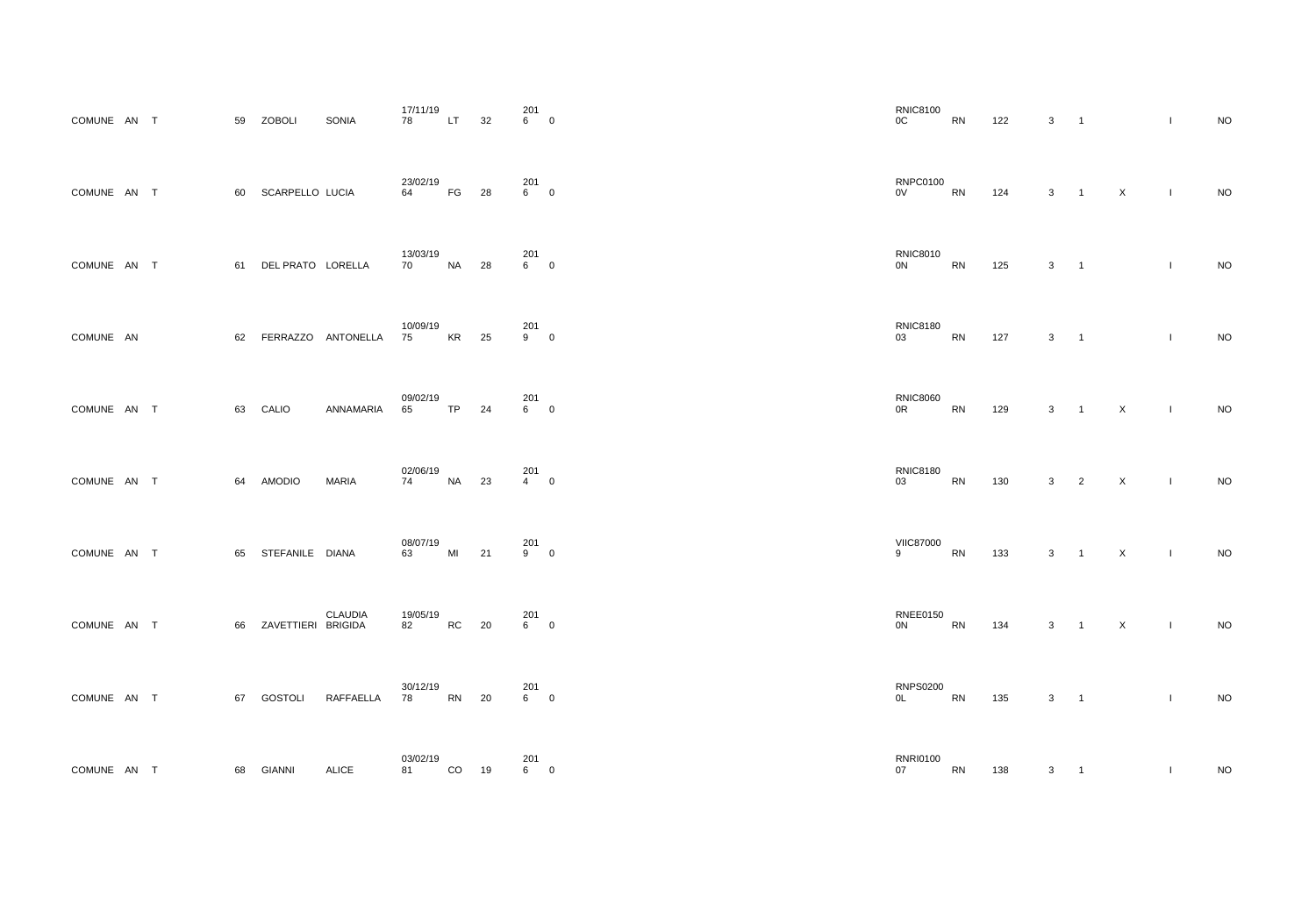| COMUNE AN T   |      |             | 69 | FERRARA                  | ARCANGELA       | 18/10/19<br>76 | <b>SA</b> | 18 | 201<br>$\overline{4}$  | $\pmb{0}$        |
|---------------|------|-------------|----|--------------------------|-----------------|----------------|-----------|----|------------------------|------------------|
| <b>COMUNE</b> | AN   | $\top$      | 70 | <b>TORSANI</b>           | <b>CLAUDIA</b>  | 07/12/19<br>76 | <b>RN</b> | 18 | 201<br>6               | $\boldsymbol{0}$ |
| <b>COMUNE</b> | AN   | $\top$      | 71 | <b>GARATTONI GIORGIA</b> |                 | 21/06/19<br>83 | <b>RN</b> | 18 | 201<br>7 <sup>7</sup>  | $\boldsymbol{0}$ |
| <b>COMUNE</b> | AN   | $\top$      | 72 | CAVALIERE FABIOLA        |                 | 26/09/19<br>75 | PA        | 17 | 201<br>$\overline{4}$  | $\mathbf 0$      |
| <b>COMUNE</b> | AN T |             | 73 | <b>OPPIMITTI</b>         | RAFFAELLA       | 12/02/19<br>82 | MI        | 17 | 201<br>$\overline{4}$  | $\pmb{0}$        |
| <b>COMUNE</b> | AN   | $\top$      | 74 | <b>MARINI</b>            | <b>STEFANIA</b> | 12/08/19<br>67 | <b>MC</b> | 17 | 201<br>4               | $\mathbf 0$      |
| COMUNE AN T   |      |             | 75 | BOTTICELLI EMANUELA      |                 | 29/05/19<br>70 | <b>RN</b> | 17 | 201<br>5               | $\pmb{0}$        |
| <b>COMUNE</b> | AN T |             | 76 | <b>BUA</b>               | <b>LIDIA</b>    | 07/06/19<br>80 | <b>TP</b> | 17 | 201<br>6               | $\boldsymbol{0}$ |
| COMUNE AN T   |      |             | 77 | ZANGHERI                 | <b>GIORGIA</b>  | 08/04/19<br>71 | <b>RN</b> | 16 | 201<br>$5\overline{)}$ | $\pmb{0}$        |
| <b>COMUNE</b> | AN   | $\mathsf T$ | 78 | MARTELLUZ<br>ZI          | <b>MONICA</b>   | 09/02/19<br>79 | RN        | 16 | 201<br>6               | $\pmb{0}$        |

| $\begin{bmatrix} 2 & 0 \\ 4 & 0 \end{bmatrix}$ |             |                                         | ${\sf RN}$ | 139 | $\mathbf{3}$                               | $\mathsf{Z}$        |                            | $\mathbf{I}$ | $\sf NO$ |
|------------------------------------------------|-------------|-----------------------------------------|------------|-----|--------------------------------------------|---------------------|----------------------------|--------------|----------|
| 201<br>6          0                            |             | <b>RNEE0160</b><br>$0\mathsf{D}$        | RN         | 140 | $\mathbf{3}$<br>$\overline{\phantom{0}}$ 1 |                     |                            | $\mathbf{I}$ | $\rm NO$ |
| 201<br>7         0                             |             | <b>RNEE0160</b><br>0D                   | <b>RN</b>  | 144 | $\mathbf{3}$<br>$\overline{1}$             |                     |                            | $\mathbf{I}$ | $\sf NO$ |
| 201<br>$4\qquad 0$                             |             | <b>RNIC8140</b><br>0Q                   | ${\sf RN}$ | 145 | $\mathbf{3}$<br>$\overline{\phantom{1}}$   |                     |                            | $\mathbf{L}$ | $\sf NO$ |
| 201<br>4         0                             |             | <b>RNIC8070</b><br>OL                   | RN         | 146 | $3\qquad 2$                                |                     | $\mathsf{X}$               | $\mathbf{I}$ | $\rm NO$ |
| 201<br>$4\qquad 0$                             |             | <b>RNPS0200</b><br>OL                   | RN         | 184 | $\mathbf{3}$<br>$\overline{\phantom{0}}$ 1 |                     |                            | $\mathbf{I}$ | $\rm NO$ |
| 201<br>5         0                             |             | <b>RNIC8060</b><br>$0{\sf R}$           | RN         | 148 | $\mathbf{3}$<br>$\overline{1}$             |                     | $\mathsf X$                | $\mathbf{I}$ | $NO$     |
| 201<br>6         0                             |             | <b>RNIC8170</b><br>07                   | RN         | 150 |                                            | $3 \quad 1 \quad X$ | $\sim 10$                  |              | $\rm NO$ |
| 201<br>5         0                             |             | <b>RNPC0100</b><br><b>EXAMPLE</b><br>0V |            | 153 |                                            | $3 \quad 1$         | $\mathsf{X}$<br>$\sim 100$ |              | $\sf NO$ |
| 201<br>6                                       | $\mathbf 0$ | <b>RNIC8160</b><br>0B                   | RN         | 156 | $\mathbf{3}$                               | $\overline{1}$      | X                          |              | $\sf NO$ |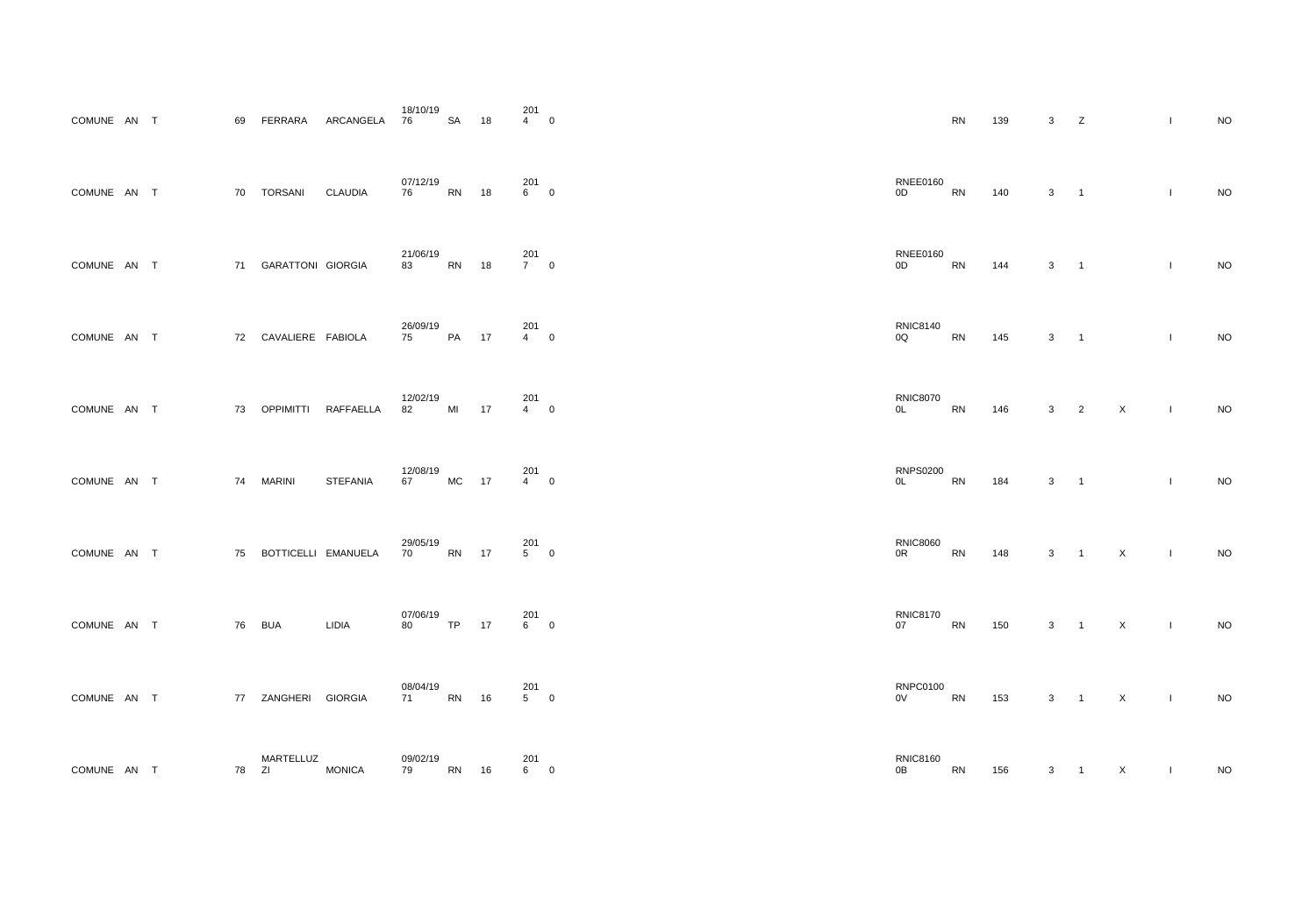| COMUNE AN T   |    |        | 79 | SPAGNUOL<br>O   | <b>ANNA</b>      | 13/11/19<br>72 | AV        | 16 | 201<br>6 | $\pmb{0}$               |
|---------------|----|--------|----|-----------------|------------------|----------------|-----------|----|----------|-------------------------|
| <b>COMUNE</b> | AN | $\top$ | 80 | DE IURE         | <b>ENRICA</b>    | 20/01/19<br>82 | <b>KR</b> | 16 | 201<br>6 | $\mathbf 0$             |
| COMUNE AN     |    | $\top$ | 81 | <b>SIMONINI</b> | <b>RAFFAELLA</b> | 05/06/19<br>69 | <b>OR</b> | 15 | 201<br>5 | $\boldsymbol{0}$        |
| COMUNE AN     |    | $\top$ | 82 | <b>COPPOLA</b>  | <b>CRISTINA</b>  | 17/07/19<br>72 | <b>TP</b> | 15 | 201<br>5 | $\mathbf 0$             |
| COMUNE AN     |    | $\top$ | 83 | <b>VENTURI</b>  | <b>IGOR</b>      | 05/12/19<br>72 | <b>RN</b> | 15 | 201<br>5 | $\pmb{0}$               |
| <b>COMUNE</b> | AN | $\top$ | 84 | ZECCHINI        | <b>VERONICA</b>  | 16/08/19<br>75 | <b>RN</b> | 15 | 201<br>6 | $\mathbf 0$             |
| COMUNE AN T   |    |        | 85 | <b>MAGNI</b>    | <b>MICHELA</b>   | 01/01/19<br>82 | <b>RN</b> | 15 | 201<br>6 | $\pmb{0}$               |
| COMUNE AN     |    | $\top$ | 86 | MARZULLO MARIA  |                  | 29/11/19<br>54 | <b>SA</b> | 15 | 201<br>6 | $\overline{\mathbf{0}}$ |
| COMUNE AN     |    | $\top$ | 87 | <b>VISCIONE</b> | <b>ILARIA</b>    | 11/06/19<br>81 | <b>NA</b> | 15 | 201<br>6 | $\pmb{0}$               |
| <b>COMUNE</b> | AN | $\top$ | 88 | ZANCHIELL<br>O  | <b>RAMONA</b>    | 13/05/19<br>83 | <b>BN</b> | 15 | 201<br>9 | $\pmb{0}$               |

| <b>RNIC8130</b><br>0X          | ${\sf RN}$ | 157 | 3          | $\mathbf 1$  |                           | $\mathsf I$                                                                                                                                                                                                                                                                                                                                                                      | <b>NO</b> |
|--------------------------------|------------|-----|------------|--------------|---------------------------|----------------------------------------------------------------------------------------------------------------------------------------------------------------------------------------------------------------------------------------------------------------------------------------------------------------------------------------------------------------------------------|-----------|
| <b>RNIC8180</b><br>03          | <b>RN</b>  | 158 | 3          | $\mathbf 1$  | $\mathsf X$               | $\mathsf I$                                                                                                                                                                                                                                                                                                                                                                      | <b>NO</b> |
| <b>RNIC8130</b><br>0X          | RN         | 159 | $\sqrt{3}$ | $\mathbf 1$  |                           | $\begin{array}{c} \hline \end{array}$                                                                                                                                                                                                                                                                                                                                            | <b>NO</b> |
| <b>RNIC8100</b><br>$0{\rm C}$  | <b>RN</b>  | 160 | $\sqrt{3}$ | $\mathbf{1}$ | $\boldsymbol{\mathsf{X}}$ | $\mathsf I$                                                                                                                                                                                                                                                                                                                                                                      | <b>NO</b> |
| <b>RNIC8060</b><br>0R          | <b>RN</b>  | 161 | $\sqrt{3}$ | $\mathbf 1$  |                           | $\mathbf{I}$                                                                                                                                                                                                                                                                                                                                                                     | <b>NO</b> |
| <b>RNIC8160</b><br>0B          | <b>RN</b>  | 163 | 3          | 1            |                           | $\begin{array}{c} \rule{0pt}{2.5ex} \rule{0pt}{2.5ex} \rule{0pt}{2.5ex} \rule{0pt}{2.5ex} \rule{0pt}{2.5ex} \rule{0pt}{2.5ex} \rule{0pt}{2.5ex} \rule{0pt}{2.5ex} \rule{0pt}{2.5ex} \rule{0pt}{2.5ex} \rule{0pt}{2.5ex} \rule{0pt}{2.5ex} \rule{0pt}{2.5ex} \rule{0pt}{2.5ex} \rule{0pt}{2.5ex} \rule{0pt}{2.5ex} \rule{0pt}{2.5ex} \rule{0pt}{2.5ex} \rule{0pt}{2.5ex} \rule{0$ | <b>NO</b> |
| <b>RNIC8120</b><br>04          | RN         | 164 | $\sqrt{3}$ | $\mathbf 1$  | $\pmb{\times}$            | $\mathbf{I}$                                                                                                                                                                                                                                                                                                                                                                     | NO        |
| <b>RNIC8100</b><br>$0{\rm C}$  | RN         | 165 | 3          | 1            |                           | I                                                                                                                                                                                                                                                                                                                                                                                | <b>NO</b> |
| <b>RNIC8190</b><br>$_{\rm OV}$ | RN         | 166 | $\sqrt{3}$ | $\mathbf 1$  | $\mathsf X$               | $\begin{array}{c} \rule{0pt}{2.5ex} \rule{0pt}{2.5ex} \rule{0pt}{2.5ex} \rule{0pt}{2.5ex} \rule{0pt}{2.5ex} \rule{0pt}{2.5ex} \rule{0pt}{2.5ex} \rule{0pt}{2.5ex} \rule{0pt}{2.5ex} \rule{0pt}{2.5ex} \rule{0pt}{2.5ex} \rule{0pt}{2.5ex} \rule{0pt}{2.5ex} \rule{0pt}{2.5ex} \rule{0pt}{2.5ex} \rule{0pt}{2.5ex} \rule{0pt}{2.5ex} \rule{0pt}{2.5ex} \rule{0pt}{2.5ex} \rule{0$ | <b>NO</b> |
| <b>RNIC8060</b><br>0R          | RN         | 273 | 3          | $\mathbf 1$  | $\mathsf X$               | I                                                                                                                                                                                                                                                                                                                                                                                | $NO$      |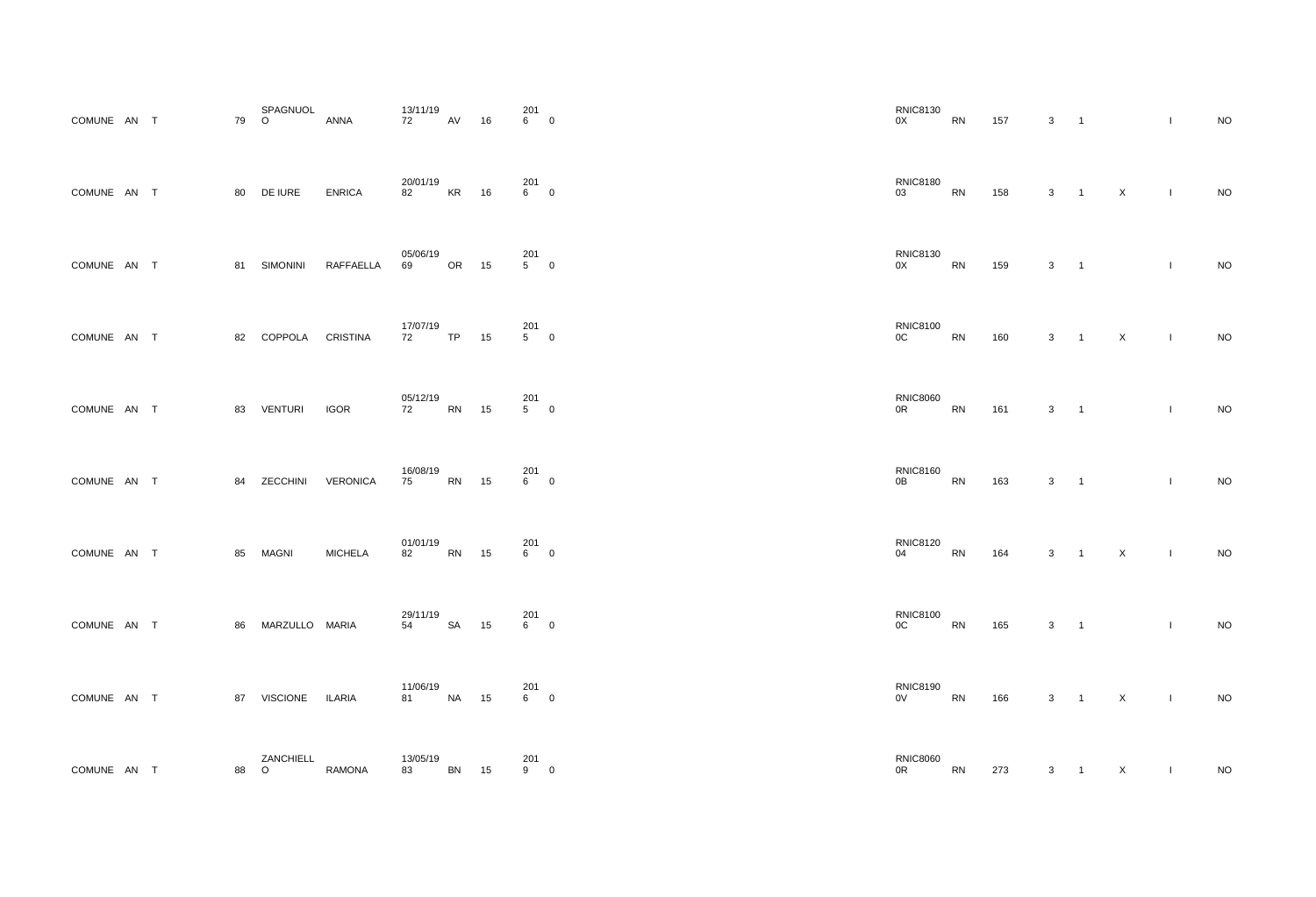| COMUNE AN     |      |        | 89 | <b>GRASSO</b>    | <b>SEBASTIANA</b>                  | 18/05/19<br>69 | <b>CT</b> | 15 | 201<br>9 | $\mathbf 0$      |
|---------------|------|--------|----|------------------|------------------------------------|----------------|-----------|----|----------|------------------|
| <b>COMUNE</b> | AN   | $\top$ | 90 | <b>MOSCONI</b>   | <b>MIRIAM</b>                      | 14/08/19<br>74 | <b>RN</b> | 14 | 201<br>5 | $\mathbf 0$      |
| <b>COMUNE</b> | AN   | $\top$ | 91 | TAURISANO COSIMA |                                    | 08/06/19<br>74 | <b>BR</b> | 14 | 201<br>6 | $\mathbf 0$      |
| <b>COMUNE</b> | AN   | $\top$ | 92 | CAIAZZO          | <b>CAROLINA</b>                    | 08/05/19<br>77 | <b>NA</b> | 14 | 201<br>6 | $\mathbf 0$      |
| <b>COMUNE</b> | AN   | $\top$ | 93 | LUIS             | ANGELA<br><b>MARIA</b>             | 24/11/19<br>64 | <b>RN</b> | 14 | 201<br>6 | $\mathbf 0$      |
| <b>COMUNE</b> | AN   | $\top$ | 94 | <b>FARINA</b>    | DANIARAFFAE 16/10/19<br><b>LLA</b> | 76             | EE        | 14 | 201<br>6 | $\mathbf 0$      |
| COMUNE AN T   |      |        | 95 | MICHELI VALTER   |                                    | 09/04/19<br>62 | <b>RN</b> | 14 | 201<br>6 | $\mathbf 0$      |
| COMUNE AN T   |      |        | 96 | <b>FIORE</b>     | RAFFAELLA                          | 22/04/19<br>83 | AV        | 14 | 201<br>6 | $\mathbf 0$      |
| COMUNE AN     |      | $\top$ | 97 | <b>UGOLINI</b>   | <b>MARIA</b><br><b>CHIARA</b>      | 27/11/19<br>82 | <b>RN</b> | 14 | 201<br>6 | $\boldsymbol{0}$ |
| <b>COMUNE</b> | AN T |        | 98 | <b>DI TELLA</b>  | <b>ELENA</b>                       | 20/02/19<br>80 | NA        | 14 | 201<br>6 | $\mathbf 0$      |

| $\frac{1}{9}$ 0     |                                                                                                                                                                                                                                                   | ${\sf RN}$ | 170 | $\mathbf{3}$<br>Z                          |                     |           | $\mathbf{I}$ | $\sf NO$ |
|---------------------|---------------------------------------------------------------------------------------------------------------------------------------------------------------------------------------------------------------------------------------------------|------------|-----|--------------------------------------------|---------------------|-----------|--------------|----------|
| 201<br>5         0  | <b>RNIC8180</b><br>03                                                                                                                                                                                                                             | ${\sf RN}$ | 172 |                                            | $3 \quad 1 \quad X$ |           | $\sim 1$     | $\rm NO$ |
| 201<br>6          0 | <b>RNEE0150</b><br>0N                                                                                                                                                                                                                             | <b>RN</b>  | 173 | $3 \quad 1$                                |                     |           | $\mathbf{I}$ | $\sf NO$ |
| 201<br>6         0  | <b>RNIC8140</b><br>0Q                                                                                                                                                                                                                             | ${\sf RN}$ | 174 |                                            | $3 \quad 1 \quad X$ | $\sim 1$  |              | $\sf NO$ |
| 201<br>6          0 | <b>RNIC8170</b><br>07                                                                                                                                                                                                                             | RN         | 175 | $3 \qquad 1$                               |                     |           | $\mathbf{I}$ | $\rm NO$ |
| 201<br>6          0 | <b>RNEE0150</b><br>0N                                                                                                                                                                                                                             | <b>RN</b>  | 176 | $3 \qquad 1$                               |                     |           | $\mathbf{I}$ | $\rm NO$ |
| 201<br>6         0  | <b>RNIC8170</b><br>07                                                                                                                                                                                                                             | RN         | 177 | $\mathbf{3}$<br>$\overline{\phantom{0}}$ 1 |                     |           | $\mathbf{I}$ | $\sf NO$ |
| 201<br>6         0  | <b>RNIC8190</b><br>OV Development of the control of the control of the control of the control of the control of the control of the control of the control of the control of the control of the control of the control of the control of the contr | RN         | 178 | $3 \quad 1$                                |                     |           | $\mathbf{L}$ | $\rm NO$ |
| 201<br>6         0  | <b>RNPC0100</b><br>0V RN                                                                                                                                                                                                                          |            | 179 |                                            | $3 \quad 1 \quad X$ | $\sim 10$ |              | $\sf NO$ |
| 201<br>6          0 | <b>RNIC8010</b><br>0N                                                                                                                                                                                                                             | <b>RN</b>  | 181 | $\mathbf{3}$                               |                     |           |              | $\rm NO$ |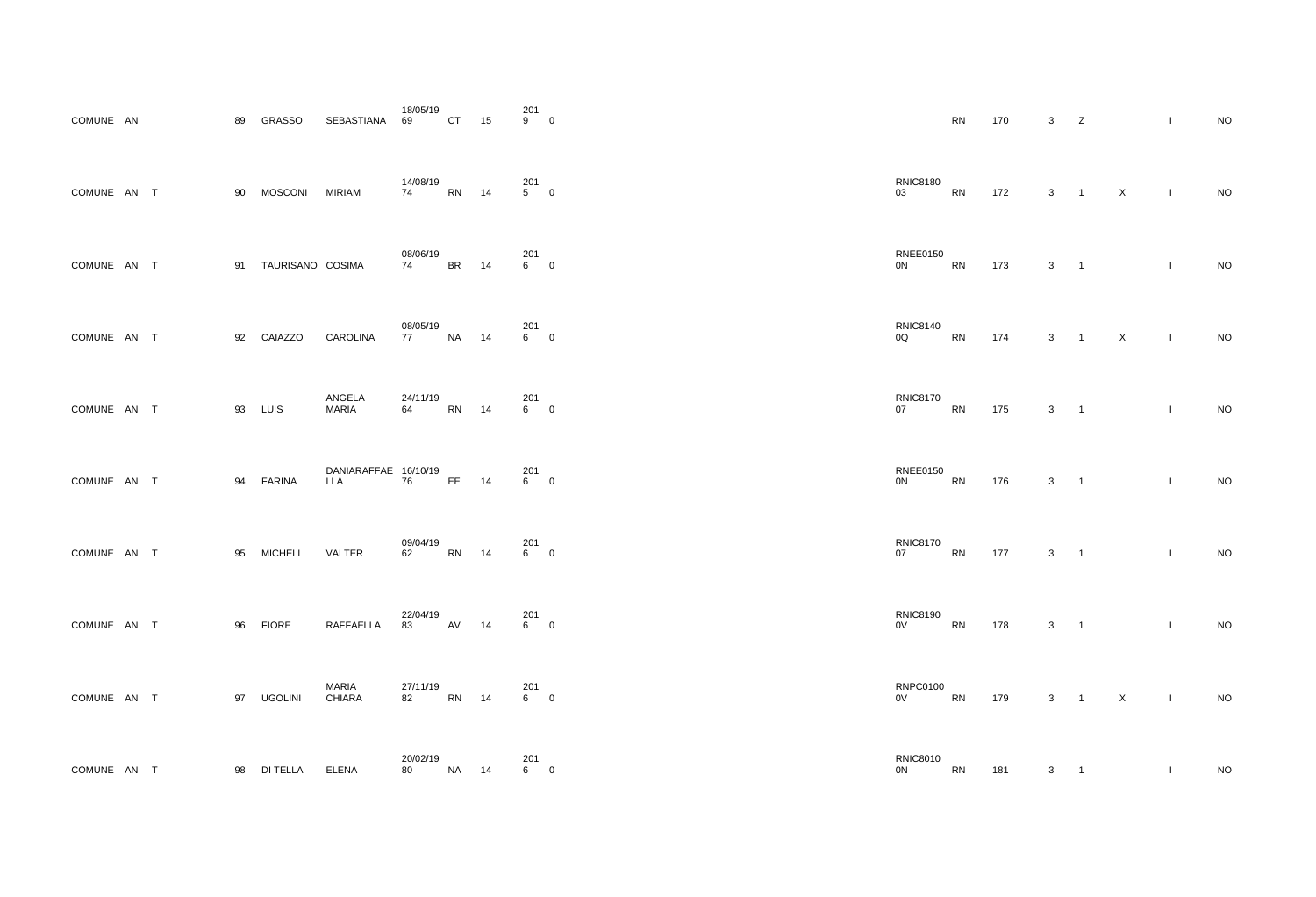| COMUNE AN T   |           |        | 99  | <b>MOSCA</b>                | PASQUALINA        | 07/09/19<br>79 | <b>NA</b> | 14 | 201<br>6           | $\mathbf 0$      |
|---------------|-----------|--------|-----|-----------------------------|-------------------|----------------|-----------|----|--------------------|------------------|
| <b>COMUNE</b> | AN        | $\top$ | 100 | <b>IERMANO</b>              | <b>PAMELA</b>     | 21/06/19<br>81 | <b>SA</b> | 14 | 201<br>$7^{\circ}$ | $\mathbf 0$      |
| <b>COMUNE</b> | <b>AN</b> | $\top$ | 101 | MAZZA                       | <b>MARIAELISA</b> | 25/08/19<br>79 | <b>RN</b> | 13 | 201<br>5           | $\mathbf 0$      |
| <b>COMUNE</b> | AN        | $\top$ |     | 102 SALONE                  | <b>ELEONORA</b>   | 25/06/19<br>75 | <b>RN</b> | 13 | 201<br>6           | $\mathbf 0$      |
| <b>COMUNE</b> | AN        | $\top$ | 103 | TRICARICO LUCIANA           |                   | 14/02/19<br>72 | MI        | 13 | 201<br>6           | $\mathbf 0$      |
| <b>COMUNE</b> | AN        | $\top$ | 104 | <b>CILIBERTI</b>            | <b>SABRINA</b>    | 24/11/19<br>73 | FG        | 13 | 201<br>6           | $\mathbf 0$      |
| COMUNE AN T   |           |        | 105 | <b>LUCARIELL</b><br>$\circ$ | <b>SARA</b>       | 08/04/19<br>75 | EE        | 13 | 201<br>6           | $\pmb{0}$        |
| <b>COMUNE</b> | AN        | $\top$ |     | 106 MAGGI                   | <b>MONICA</b>     | 23/01/19<br>82 | <b>RN</b> | 13 | 201<br>6           | $\boldsymbol{0}$ |
| COMUNE AN     |           | $\top$ |     | 107 CASAVOLA EMILIA         |                   | 17/04/19<br>79 | <b>NA</b> | 13 | 201<br>9           | $\pmb{0}$        |
| <b>COMUNE</b> | <b>AN</b> |        |     | 108 PARISI                  | <b>ARIANNA</b>    | 25/03/19<br>81 | <b>RG</b> | 13 | 201<br>9           | $\pmb{0}$        |

| <b>RNIC8190</b><br>0V            | <b>RN</b> | 183  | 3 | $\mathbf 1$ |             | $\mathsf I$                                                                                                                                                                                                                                                                                                                                                                      | <b>NO</b> |
|----------------------------------|-----------|------|---|-------------|-------------|----------------------------------------------------------------------------------------------------------------------------------------------------------------------------------------------------------------------------------------------------------------------------------------------------------------------------------------------------------------------------------|-----------|
| <b>RNIC8170</b><br>07            | <b>RN</b> | 187  | 3 | $\mathbf 1$ | $\mathsf X$ | $\begin{array}{c} \rule{0pt}{2.5ex} \rule{0pt}{2.5ex} \rule{0pt}{2.5ex} \rule{0pt}{2.5ex} \rule{0pt}{2.5ex} \rule{0pt}{2.5ex} \rule{0pt}{2.5ex} \rule{0pt}{2.5ex} \rule{0pt}{2.5ex} \rule{0pt}{2.5ex} \rule{0pt}{2.5ex} \rule{0pt}{2.5ex} \rule{0pt}{2.5ex} \rule{0pt}{2.5ex} \rule{0pt}{2.5ex} \rule{0pt}{2.5ex} \rule{0pt}{2.5ex} \rule{0pt}{2.5ex} \rule{0pt}{2.5ex} \rule{0$ | <b>NO</b> |
| <b>RNIC8060</b><br>0R            | RN        | 190  | 3 | $\mathbf 1$ | X           | $\mathsf I$                                                                                                                                                                                                                                                                                                                                                                      | <b>NO</b> |
| <b>RNEE0160</b><br>0D            | <b>RN</b> | 191  | 3 | $\mathbf 1$ |             | $\mathsf I$                                                                                                                                                                                                                                                                                                                                                                      | <b>NO</b> |
| <b>RNIC8190</b><br>0V            | <b>RN</b> | 192  | 3 | $\mathbf 1$ |             | $\begin{array}{c} \hline \end{array}$                                                                                                                                                                                                                                                                                                                                            | <b>NO</b> |
| <b>RNIC8160</b><br>0B            | <b>RN</b> | 193  | 3 | 1           |             | $\begin{array}{c} \rule{0pt}{2.5ex} \rule{0pt}{2.5ex} \rule{0pt}{2.5ex} \rule{0pt}{2.5ex} \rule{0pt}{2.5ex} \rule{0pt}{2.5ex} \rule{0pt}{2.5ex} \rule{0pt}{2.5ex} \rule{0pt}{2.5ex} \rule{0pt}{2.5ex} \rule{0pt}{2.5ex} \rule{0pt}{2.5ex} \rule{0pt}{2.5ex} \rule{0pt}{2.5ex} \rule{0pt}{2.5ex} \rule{0pt}{2.5ex} \rule{0pt}{2.5ex} \rule{0pt}{2.5ex} \rule{0pt}{2.5ex} \rule{0$ | <b>NO</b> |
| <b>RNIC8100</b><br>$0\mathrm{C}$ | RN        | 194  | 3 | $\mathbf 1$ | $\mathsf X$ | $\mathsf I$                                                                                                                                                                                                                                                                                                                                                                      | NO        |
| <b>RNIC8170</b><br>07            | RN        | 195  | 3 | $\mathbf 1$ |             | $\pmb{ }$                                                                                                                                                                                                                                                                                                                                                                        | <b>NO</b> |
| <b>RNIC8050</b><br>01            | RN        | 3180 | 3 | $\mathbf 1$ | $\mathsf X$ | $\mathsf I$                                                                                                                                                                                                                                                                                                                                                                      | <b>NO</b> |
| <b>RNIC8060</b><br>0R            | RN        | 197  | 3 | $\mathbf 1$ | X           | I                                                                                                                                                                                                                                                                                                                                                                                | $NO$      |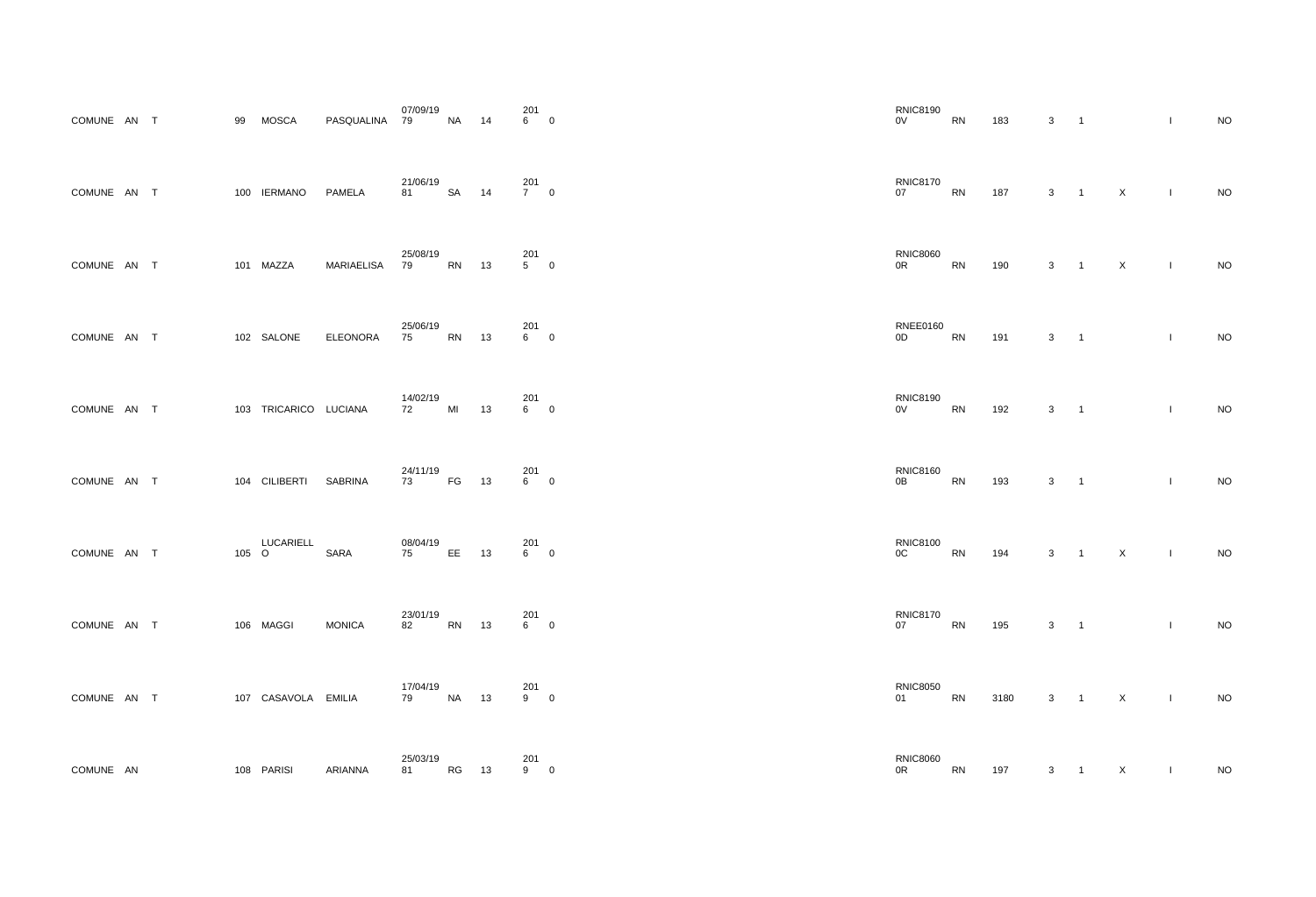| COMUNE AN   |        | 109 CALVARESI GAIA     |                            | 24/11/19<br>80      | <b>AP</b> | 13 | 201<br>9              | $\mathbf 0$      |
|-------------|--------|------------------------|----------------------------|---------------------|-----------|----|-----------------------|------------------|
| COMUNE AN T |        | 110 DIBIASE            | <b>ELIANA</b>              | 08/08/19<br>64 — 10 | FG        | 12 | 201<br>5 <sub>5</sub> | $\mathbf 0$      |
| COMUNE AN T |        | 111 TAROLA CLAUDIA     |                            | 14/07/19<br>79      | PE        | 12 | 201<br>6              | $\mathbf 0$      |
| COMUNE AN T |        | 112 TROTTA             | MARIACRISTIN 10/10/19<br>A | 77                  | <b>BN</b> | 12 | 201<br>6              | $\mathbf 0$      |
| COMUNE AN T |        | 113 TABANELLI SILVIA   |                            | 01/12/19<br>68 — 10 | <b>RA</b> | 12 | 201<br>6              | $\mathbf 0$      |
| COMUNE AN   | $\top$ | DELLA<br>114 VOLPE     | <b>TERESA</b>              | 06/02/19<br>78 — 1  | CE        | 12 | 201<br>9              | 0                |
| COMUNE AN T |        | 115 IANNARONE ILARIA   |                            | 22/09/19<br>83      | RN        | 11 | 201<br>5              | $\pmb{0}$        |
| COMUNE AN T |        |                        | 116 MATTIOLI IVANALUANA    | 14/10/19<br>71 —    | <b>PS</b> | 11 | 201<br>5 <sub>5</sub> | $\mathbf 0$      |
| COMUNE AN T |        | 117 ESPOSITO CRISTIANO |                            | 25/05/19<br>72      | <b>NA</b> | 11 | 201<br>6              | $\pmb{0}$        |
| COMUNE AN T |        | 118 MAFFEI             | <b>MARINA</b>              | 26/04/19<br>73      | <b>GE</b> | 11 | 201<br>6              | $\boldsymbol{0}$ |

| <b>RNIC8030</b><br>09 | <b>RN</b> | 198 | 3 | $\mathbf 1$  |                | I                                                                                                                                                                                                                                                                                                                                                                                | <b>NO</b> |
|-----------------------|-----------|-----|---|--------------|----------------|----------------------------------------------------------------------------------------------------------------------------------------------------------------------------------------------------------------------------------------------------------------------------------------------------------------------------------------------------------------------------------|-----------|
| <b>RNIC8030</b><br>09 | <b>RN</b> | 199 | 3 | 1            |                | $\begin{array}{c} \rule{0pt}{2.5ex} \rule{0pt}{2.5ex} \rule{0pt}{2.5ex} \rule{0pt}{2.5ex} \rule{0pt}{2.5ex} \rule{0pt}{2.5ex} \rule{0pt}{2.5ex} \rule{0pt}{2.5ex} \rule{0pt}{2.5ex} \rule{0pt}{2.5ex} \rule{0pt}{2.5ex} \rule{0pt}{2.5ex} \rule{0pt}{2.5ex} \rule{0pt}{2.5ex} \rule{0pt}{2.5ex} \rule{0pt}{2.5ex} \rule{0pt}{2.5ex} \rule{0pt}{2.5ex} \rule{0pt}{2.5ex} \rule{0$ | <b>NO</b> |
| <b>RNIC8060</b><br>0R | <b>RN</b> | 200 | 3 | $\mathbf 1$  | $\pmb{\times}$ | $\mathsf I$                                                                                                                                                                                                                                                                                                                                                                      | <b>NO</b> |
| <b>RNIC8030</b><br>09 | <b>RN</b> | 202 | 3 | $\mathbf 1$  |                | $\mathsf I$                                                                                                                                                                                                                                                                                                                                                                      | <b>NO</b> |
| <b>RNPS0100</b><br>02 | <b>RN</b> | 203 | 3 | $\mathbf 1$  | $\mathsf X$    | $\mathsf I$                                                                                                                                                                                                                                                                                                                                                                      | <b>NO</b> |
| <b>RNIC8080</b><br>OC | <b>RN</b> | 991 | 3 | 1            |                | $\begin{array}{c} \rule{0pt}{2.5ex} \rule{0pt}{2.5ex} \rule{0pt}{2.5ex} \rule{0pt}{2.5ex} \rule{0pt}{2.5ex} \rule{0pt}{2.5ex} \rule{0pt}{2.5ex} \rule{0pt}{2.5ex} \rule{0pt}{2.5ex} \rule{0pt}{2.5ex} \rule{0pt}{2.5ex} \rule{0pt}{2.5ex} \rule{0pt}{2.5ex} \rule{0pt}{2.5ex} \rule{0pt}{2.5ex} \rule{0pt}{2.5ex} \rule{0pt}{2.5ex} \rule{0pt}{2.5ex} \rule{0pt}{2.5ex} \rule{0$ | <b>NO</b> |
| <b>RNIC8140</b><br>0Q | <b>RN</b> | 208 | 3 | $\mathbf 1$  |                | $\mathsf I$                                                                                                                                                                                                                                                                                                                                                                      | NO        |
| <b>RNIC8040</b><br>05 | RN        | 209 | 3 | $\mathbf 1$  |                | $\begin{array}{c} \rule{0pt}{2.5ex} \rule{0pt}{2.5ex} \rule{0pt}{2.5ex} \rule{0pt}{2.5ex} \rule{0pt}{2.5ex} \rule{0pt}{2.5ex} \rule{0pt}{2.5ex} \rule{0pt}{2.5ex} \rule{0pt}{2.5ex} \rule{0pt}{2.5ex} \rule{0pt}{2.5ex} \rule{0pt}{2.5ex} \rule{0pt}{2.5ex} \rule{0pt}{2.5ex} \rule{0pt}{2.5ex} \rule{0pt}{2.5ex} \rule{0pt}{2.5ex} \rule{0pt}{2.5ex} \rule{0pt}{2.5ex} \rule{0$ | <b>NO</b> |
| <b>RNIC8030</b><br>09 | RN        | 211 | 3 | $\mathbf{1}$ |                | $\mathsf I$                                                                                                                                                                                                                                                                                                                                                                      | <b>NO</b> |
| <b>RNIC8120</b><br>04 | RN        | 213 | 3 | Z            |                | I                                                                                                                                                                                                                                                                                                                                                                                | $NO$      |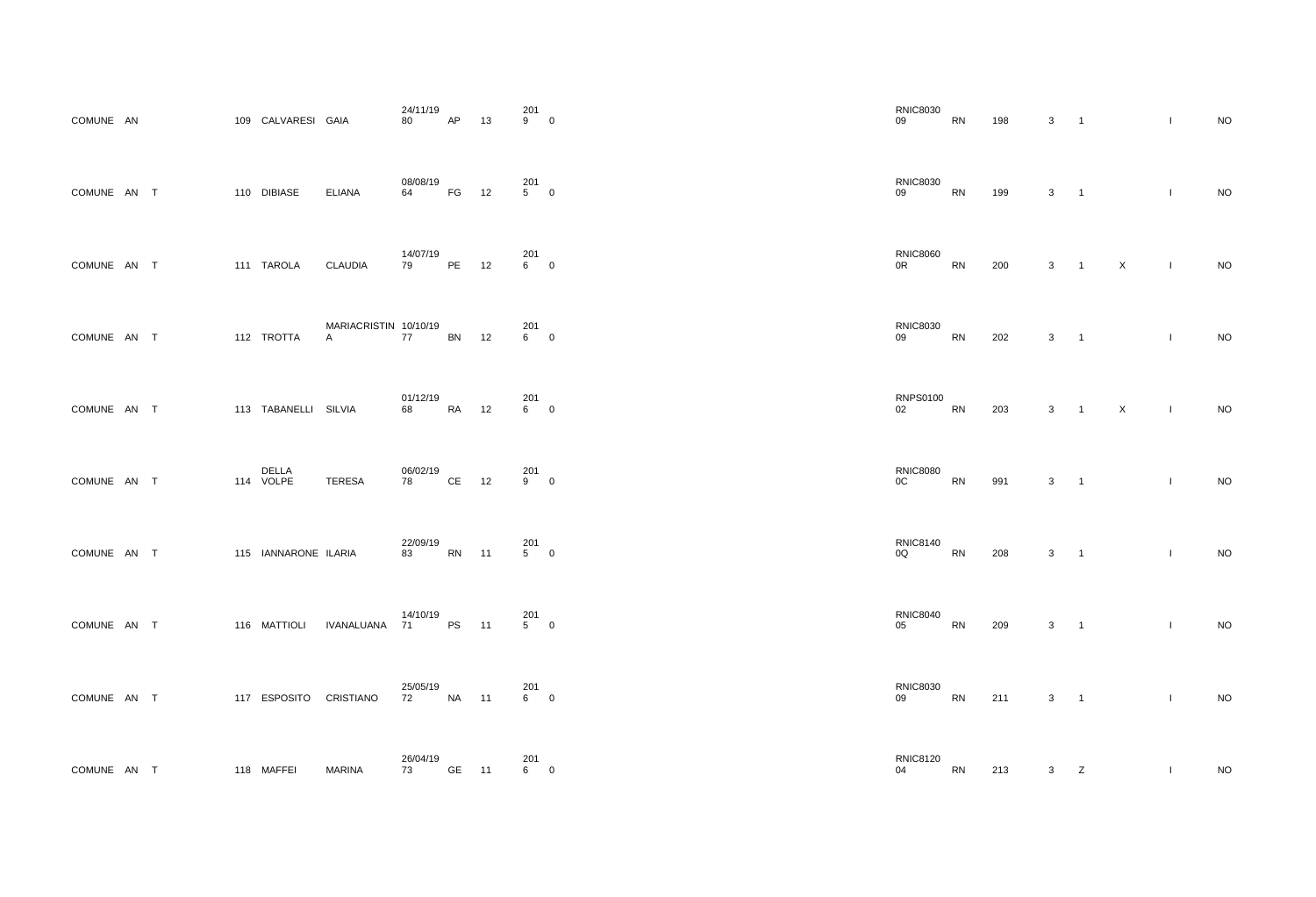| <b>COMUNE</b>                                         | AN        | $\top$ |                | 119 FATIBENE          | <b>STEFANIA</b>  | 08/05/19<br>80 | FG        | 11  | 201<br>9              | $\pmb{0}$   |   |             |
|-------------------------------------------------------|-----------|--------|----------------|-----------------------|------------------|----------------|-----------|-----|-----------------------|-------------|---|-------------|
| <b>COMUNE</b>                                         | - AN      |        |                | 120 ZAVALLONI ALESSIA |                  | 05/07/19<br>79 | <b>RN</b> | 137 | 201<br>$\overline{2}$ | $\mathbf 0$ |   |             |
| <b>COMUNE</b>                                         | <b>AN</b> |        | 121            | <b>GIGANTE</b>        | <b>CATERINA</b>  | 23/04/19<br>86 | <b>BN</b> | 124 | 201<br>$\overline{2}$ | $\pmb{0}$   | D | $\mathbf 0$ |
| SOST.<br><b>MINORAT</b><br>I DELLA<br><b>VISTA</b>    | <b>CH</b> |        | $\mathbf{1}$   | <b>CENNI</b>          | <b>VALENTINA</b> | 04/03/19<br>81 | <b>RN</b> | 152 | 201<br>9              | $\pmb{0}$   | D | 0           |
| SOST.<br><b>MINORAT</b><br>I DELLA<br><b>VISTA</b>    | <b>CH</b> |        | $\overline{2}$ | <b>BALDACCI</b>       | <b>CHIARA</b>    | 11/04/19<br>85 | <b>RN</b> | 107 | 201<br>9              | $\pmb{0}$   | D | 0           |
| SOST.<br><b>MINORAT</b><br>I DELLA<br><b>VISTA</b>    | CH T      |        | 3              | <b>SAPUCCI</b>        | RAFFAELLA        | 11/04/19<br>78 | <b>RN</b> | 101 | 201<br>5              | $\pmb{0}$   | D | $\mathbf 0$ |
| SOST.<br><b>MINORAT</b><br>I DELLA<br><b>VISTA</b>    | CH T      |        | $\overline{4}$ | CANNONE               | <b>TATIANA</b>   | 25/11/19<br>78 | <b>GE</b> | 49  | 201<br>7 <sup>1</sup> | $\pmb{0}$   | D | 1           |
| SOST.<br><b>MINORAT</b><br>I DELLA<br><b>VISTA</b>    | <b>CH</b> |        | 5              | <b>GIGANTE</b>        | <b>CATERINA</b>  | 23/04/19<br>86 | <b>BN</b> | 124 | 201<br>2 <sup>7</sup> | $\pmb{0}$   | D | 0           |
| SOST.<br><b>MINORAT</b><br>L<br><b>DELL'UDI</b><br>TO | DH        |        | $\mathbf{1}$   | <b>CENNI</b>          | VALENTINA        | 04/03/19<br>81 | <b>RN</b> | 152 | 201<br>9              | $\pmb{0}$   | D | 0           |
| SOST.<br><b>MINORAT</b><br>L<br><b>DELL'UDI</b>       |           |        |                |                       |                  | 11/04/19       |           |     | 201                   |             |   |             |
| TO                                                    | DH        |        | $\overline{2}$ | <b>BALDACCI</b>       | <b>CHIARA</b>    | 85             | <b>RN</b> | 107 | 9                     | $\pmb{0}$   | D | 0           |

| 201<br>9         0 |                |              |                         | <b>RNEE0150</b><br>$0{\sf N}$     | RN         | 549            | $3 \qquad 1$   |                     |                | $\mathbf{L}$                  | <b>NO</b> |
|--------------------|----------------|--------------|-------------------------|-----------------------------------|------------|----------------|----------------|---------------------|----------------|-------------------------------|-----------|
| 201<br>2        0  |                |              |                         |                                   | RN         | 218            | $\overline{4}$ | G                   |                | $\mathbf{I}$                  | $\rm NO$  |
| 201<br>2        0  |                | $\mathsf D$  | $\overline{\mathbf{0}}$ |                                   | ${\sf RN}$ | 330            | $\overline{4}$ | $\overline{G}$      |                | $\mathbf{I}$                  | $\rm NO$  |
| 201<br>9 0         |                | D            | $\overline{\mathbf{0}}$ | <b>RNIC8030</b><br>09             | ${\sf RN}$ | $\mathbf{1}$   | $\mathbf{3}$   | $\vee$              |                | $\mathbf{L}$                  | $\sf NO$  |
| 201<br>9         0 |                | D            | $\overline{\mathbf{0}}$ | <b>RNIC8170</b><br>07             | ${\sf RN}$ | $\overline{5}$ |                | $3 \t Z \t X$       |                | $\mathbf{L}$                  | $NO$      |
| 201<br>5         0 |                | D            | $\overline{\mathbf{0}}$ | <b>RNIC8060</b><br>0 <sup>R</sup> | RN         | $\,6\,$        | $3 \quad 1$    |                     | $\mathsf{X}^-$ | $\mathbf{1}$                  | $\rm NO$  |
| 201<br>7         0 |                | D 1          |                         | <b>RNIC8120</b><br>04             | ${\sf RN}$ | 10             |                | $3 \quad 1 \quad X$ |                | $\mathbf{1}$ and $\mathbf{1}$ | <b>NO</b> |
| 201<br>2        0  |                | D            | $\overline{\mathbf{0}}$ |                                   | RN         | 16             | $\overline{4}$ | G                   |                | $\mathbf{I}$                  | $\sf NO$  |
| 201<br>9         0 |                | $\mathsf D$  | $\overline{\mathbf{0}}$ | <b>RNIC8030</b><br>09             | RN         | $\mathbf{1}$   | $3$ V          |                     |                | $\mathbf{I}$                  | $\sf NO$  |
| 201<br>9           | $\overline{0}$ | $D \qquad 0$ |                         | <b>RNIC8170</b><br>07             | ${\sf RN}$ | $\overline{5}$ |                | $3 \t Z$            | $\mathsf{X}^-$ | $\Gamma$ .                    | $\rm NO$  |